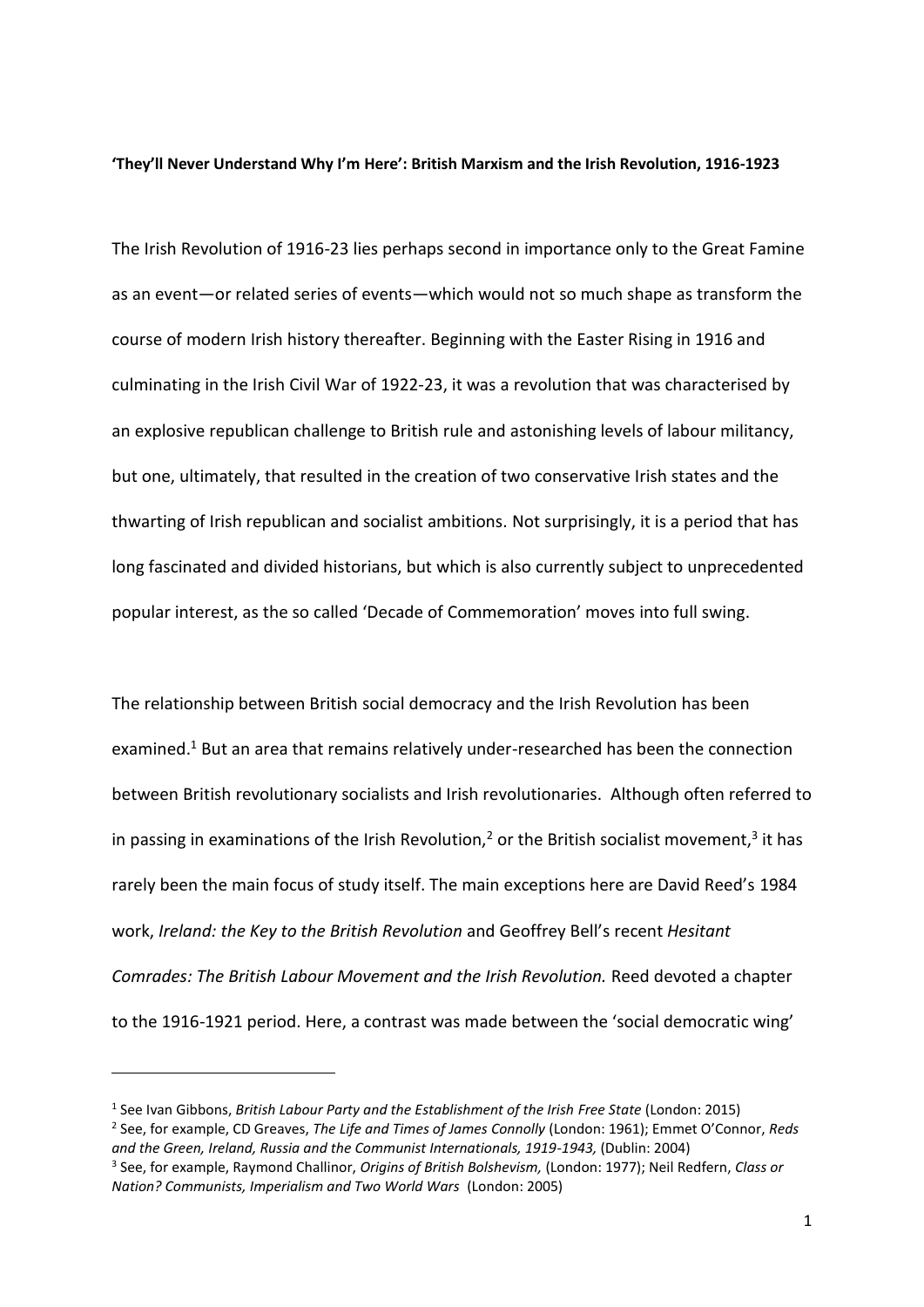of the labour movement, which included the ILP and Labour Party, who, in Reed's view, 'did not support the struggle of the Irish people for a democratic republic' and the revolutionaries in organisations such as the Workers Socialist Federation (WSF) and, later, the Communist Party of Great Britain, (CPGB) who 'consistently' did support it, but were too weak to affect the outcome. Although criticised for focusing too much on the question of affiliation to the Labour Party during this period, the CPGB was singled out for praise by Reed for recognising the imperialist nature of the Treaty settlement in December 1921 and opposing it. <sup>4</sup>

Bell's excellent monograph began life as a PhD and also covers the period up to the Treaty in December 1921. The focus here is more on the Labour Party and trade unions, as well as the ILP. But the Marxist organisations are not ignored, and there is occasional, partial coverage of their input, which, like Reed's account, is based mainly on a review of their publications. Bell is also critical of the ideological shortcomings of the mainstream British labour movement organisations, and their failure to support or involve themselves in the campaign for full republican independence. The revolutionary socialist organisations are also subjected to criticism on these grounds, but in a milder fashion. And like Reed, Bell concludes his investigation by praising the CPGB, for its analysis of the Treaty, seeing it as their 'finest theoretic hour'. 5

Perhaps what remains under-represented in the literature is an analysis that focuses more squarely and directly on the Marxist organisations; one that examines not only their

<sup>4</sup> David Reed, *Ireland: the Key to the British Revolution,* (London: 1984), pp74-78.

<sup>&</sup>lt;sup>5</sup> Geoffrey Bell, *Hesitant Comrades: The British Labour Movement and the Irish Revolution, (London: 2016),* p213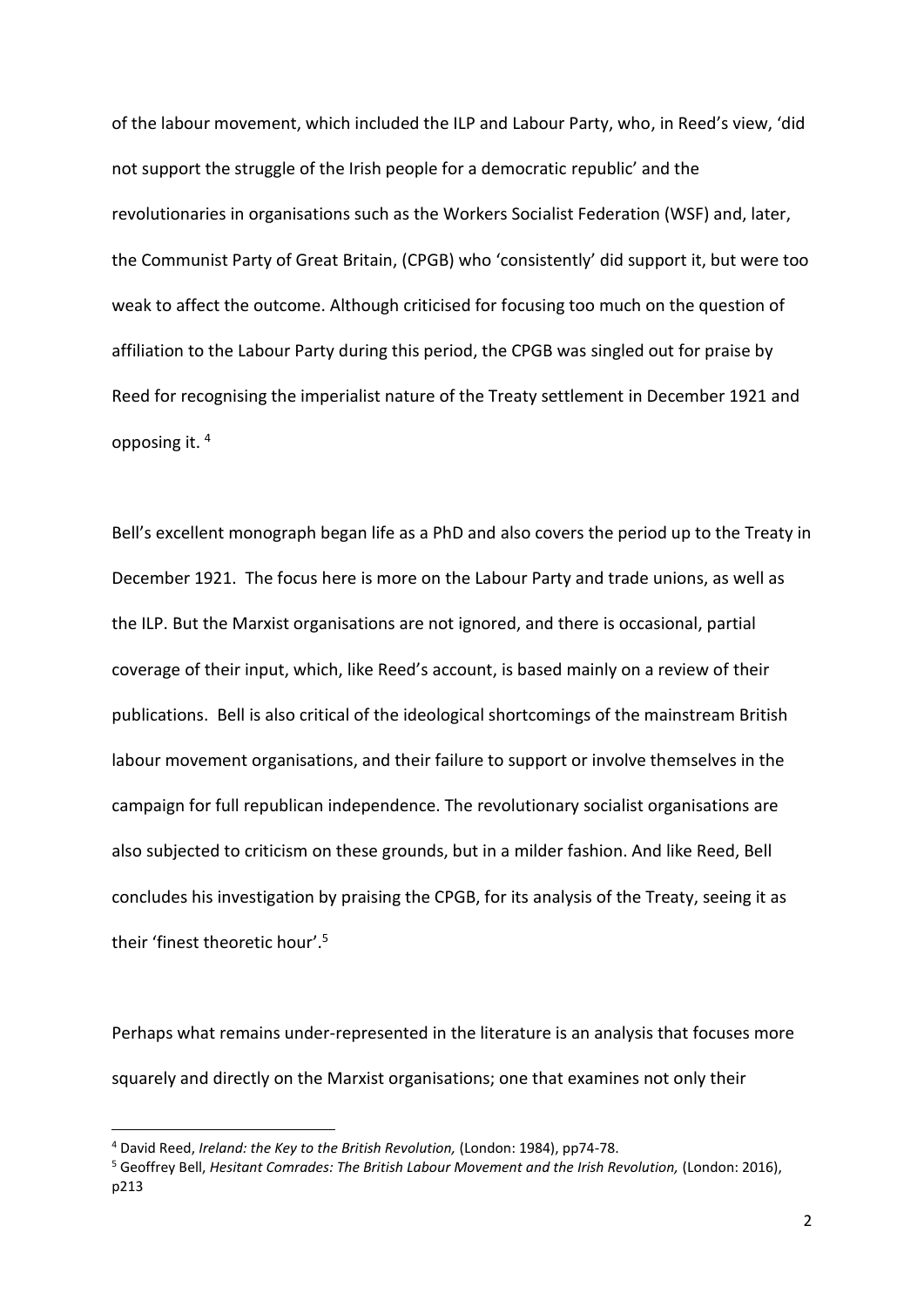pronouncements and their publications, but also some of their actions; one that looks at the inter-play between British and Irish revolutionaries; and, crucially, one that does not stop in December 1921, but which continues into the Civil War period. This paper is a contribution in this direction. It is intended to examine the input of British-based Marxist revolutionary organisations into the Irish Revolution, up to and including the Civil War. The focus will be placed on the Socialist Labour Party, (SLP) the British Socialist Party (BSP) and the CPGB which were the main Marxist organisations in British politics at that point.

## **Roots and context**

**.** 

Ireland had long been of interest to radical political activists in Britain. From the example of the famous Leveller, William Walwyn,<sup>6</sup> to the Scottish radical, Thomas Muir, who made connections with the United Irishmen in 1793, $7$  the long struggle of the Irish for selfdetermination and freedom was viewed as important. As political exiles in 19<sup>th</sup> century London, both Marx and Engels devoted time to analysis and political activism in support of Irish revolutionaries. Their view on the sequencing of revolutionary change in Ireland and Britain altered after the Great Famine but throughout their long years of political activism, the guiding principle of their work was consistent and two-fold: firstly, the support they offered for Irish independence was based not merely on sympathy, and a desire to assist the liberation of the 'earliest English colony' from the 'iron hand' of a 'parasitic' oppressor <sup>8</sup> but a deep analysis of the economic relationship between the two countries. From the 1860s onwards, Marx increasingly viewed Ireland as the key to revolution in Britain, arguing that the destruction of the power of 'landed English oligarchy' in Ireland would erode its strength

<sup>&</sup>lt;sup>6</sup> Christopher Hill, *The World Turned Upside Down: Radical Ideas During the English Revolution, (London: 1991),* p336

<sup>7</sup> AW Smith, 'Irish Rebels and English Radicals, 1798-1820', *Past and Present*, 7, 1, (1955), p79.

<sup>8</sup> Engels to Marx, 23 May 1856, in Marx/Engels *Ireland and the Irish Question,* (Moscow: 1986), p84.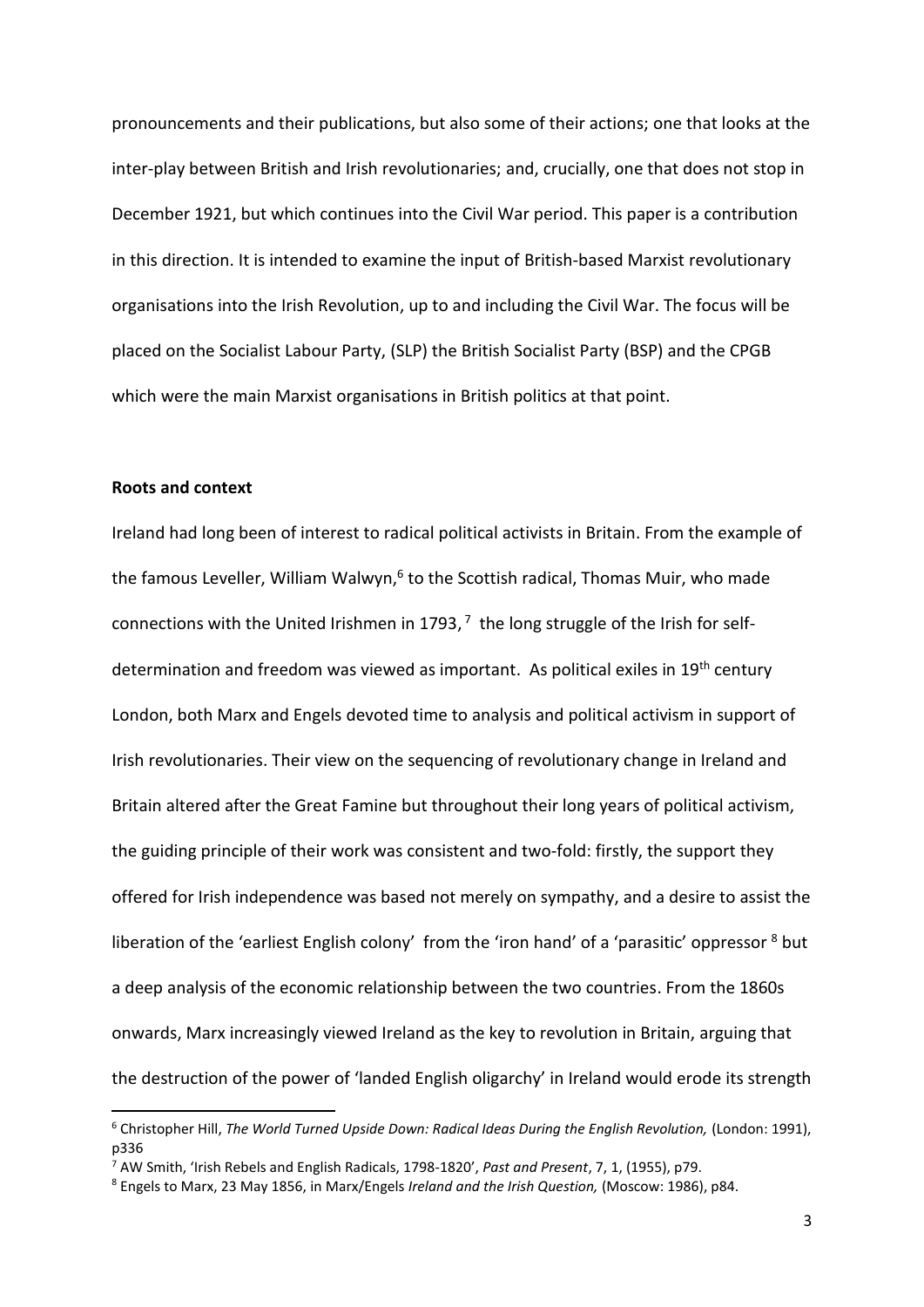in Britain, and was the 'prime condition' of British working class emancipation.<sup>9</sup> Secondly, both recognised the autonomy of Irish organisations and opposed attempts by British socialists to control them. The best example of this was Engels' excoriation of Hales, a leading English member of the International, who had objected to separate Irish branches of the organisation in Britain, arguing that it was at odds with the 'fundamental principle' of the association, 'which was to destroy all semblance of the nationalist doctrine and remove all barriers that separated man from man'. For Engels, asking the Irish, a 'conquered people' to forget their nationality and 'submit to the conquerors' was 'not internationalism, but simply prating submission'.<sup>10</sup>

These principles of identifying a material basis for support of Irish independence and full respect for the independence of Irish organisations were something of a legacy that Marx and Engels bequeathed to British socialists, but, as will be discussed below, would not always guide their actions during the revolutionary era, an era that would open with the Easter Rising of 1916.

## **James Connolly, the Easter Rising and the British Socialist movement**

It is appropriate that a discussion on the relationship between the Irish and British socialists during the Irish Revolution should begin with James Connolly. Born in Edinburgh in 1868 to Irish immigrant parents, Connolly was recruited to the socialist movement by John Leslie, secretary of the Edinburgh-based Scottish Socialist Federation. Leslie, twelve years older than Connolly, and also the child of Irish immigrants, had himself a long standing interest in

<sup>9</sup> Marx to Ludwig Kugelmann, 29 November 1869, in Marx/Engels, *Ireland and Irish Question,* (Moscow: 1986) pp378-379.

<sup>10</sup> Council meeting, 14 May 1872, Marx/Engels, *Ireland,* pp504-511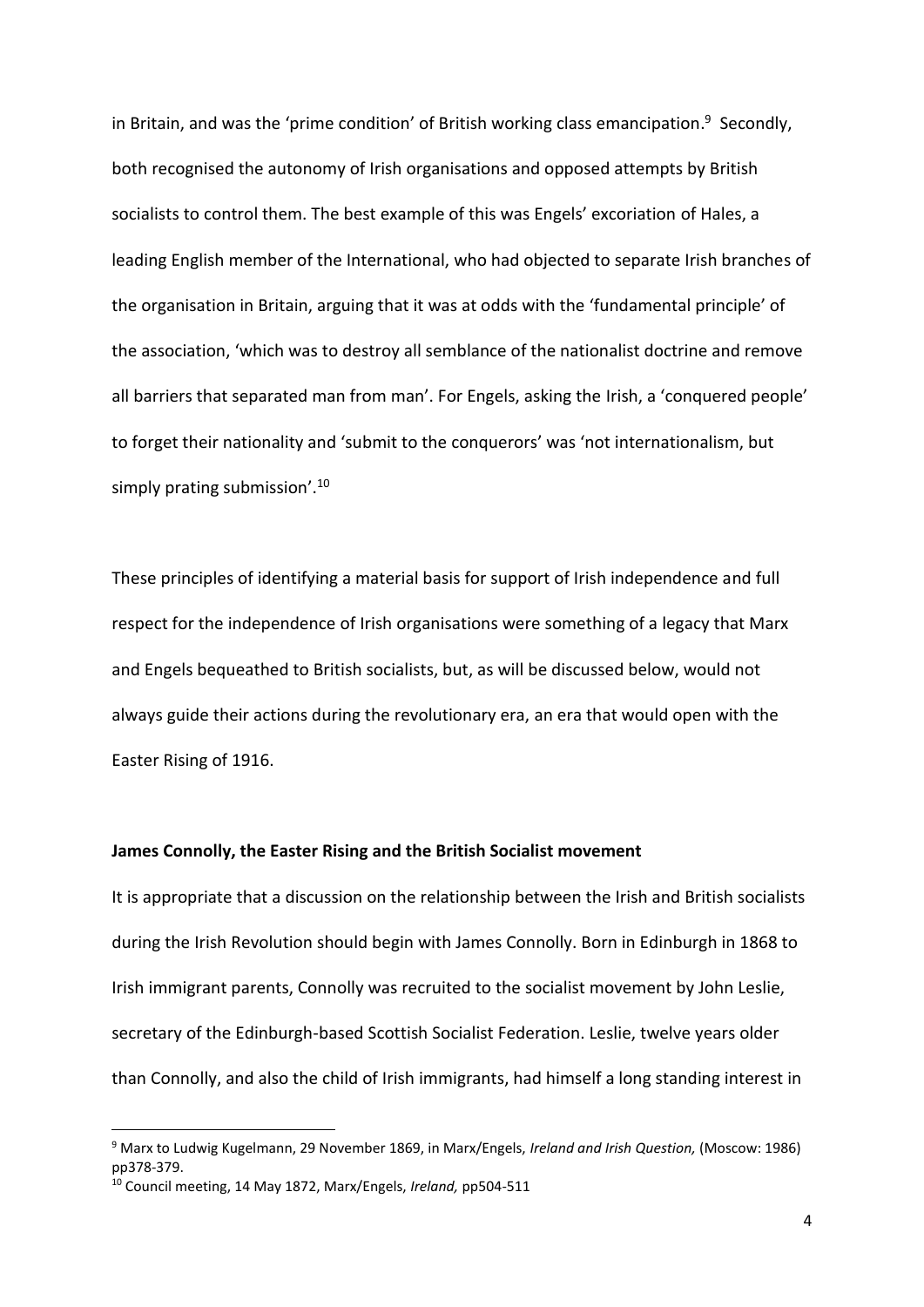Ireland. In 1894, he published a series of articles in the Social Democratic Federation (SDF) newspaper, *Justice,* where he sketched out a materialist analysis of Irish history under the Union.<sup>11</sup> Connolly's own classic challenge to bourgeois nationalist historiography, *Labour in Irish History,* was clearly inspired to some degree by this work, and it was Leslie who also encouraged the younger man to move to Dublin in 1896, to take up the position of organiser for the Dublin Socialist Society, later renamed the Irish Socialist Republican Party (ISRP). Connolly's political focus from that point onwards was riveted on Ireland. He wrote prolifically on the relationship between Irish nationalism and socialism, arguing that only through the destruction of British capitalist-imperialism in Ireland could genuine independence be achieved. Only the 'incorruptible' Irish working class could lead this struggle, as the middle-classes were bound to British capitalism by a 'thousand economic strings'. <sup>12</sup>Connolly also maintained regular contact with British socialists in the form of letters, articles, speaking tours and even the establishment of some British-based ISRP branches. It would be during one of these tours that Connolly would assist his Scottish comrades who had split from the SDF, acting for a short spell as the first chairman of their new organisation, the SLP.<sup>13</sup>

 From August 1914 onwards, James Connolly was of course committed to the idea of a Rising against British rule in Ireland. He believed that a decaying British imperialism could stave off its decline by defeating Germany and that if this happened, Ireland might be held in its grip and repressed for another generation, with the hard-fought rights and liberties of Irish workers being destroyed in the process.  $14$  It was as a result of this particular

<sup>11</sup> Republished as John Leslie, *The Irish Question 1894,* (Cork Workers' Club: 1976)

<sup>12</sup> James Connolly, *Labour in Irish History,* (Dublin: 1983), pXXXii.

<sup>13</sup> Donal Nevin, *James Connolly: a Full Life,* (Dublin: 2005), p205.

<sup>14</sup> For more on Connolly's views here see the *Irish Worker*, 29 August 1914; *Workers' Republic*, 20 November 1915; *Workers' Republic*, 9 October 1915, 8 April 1916.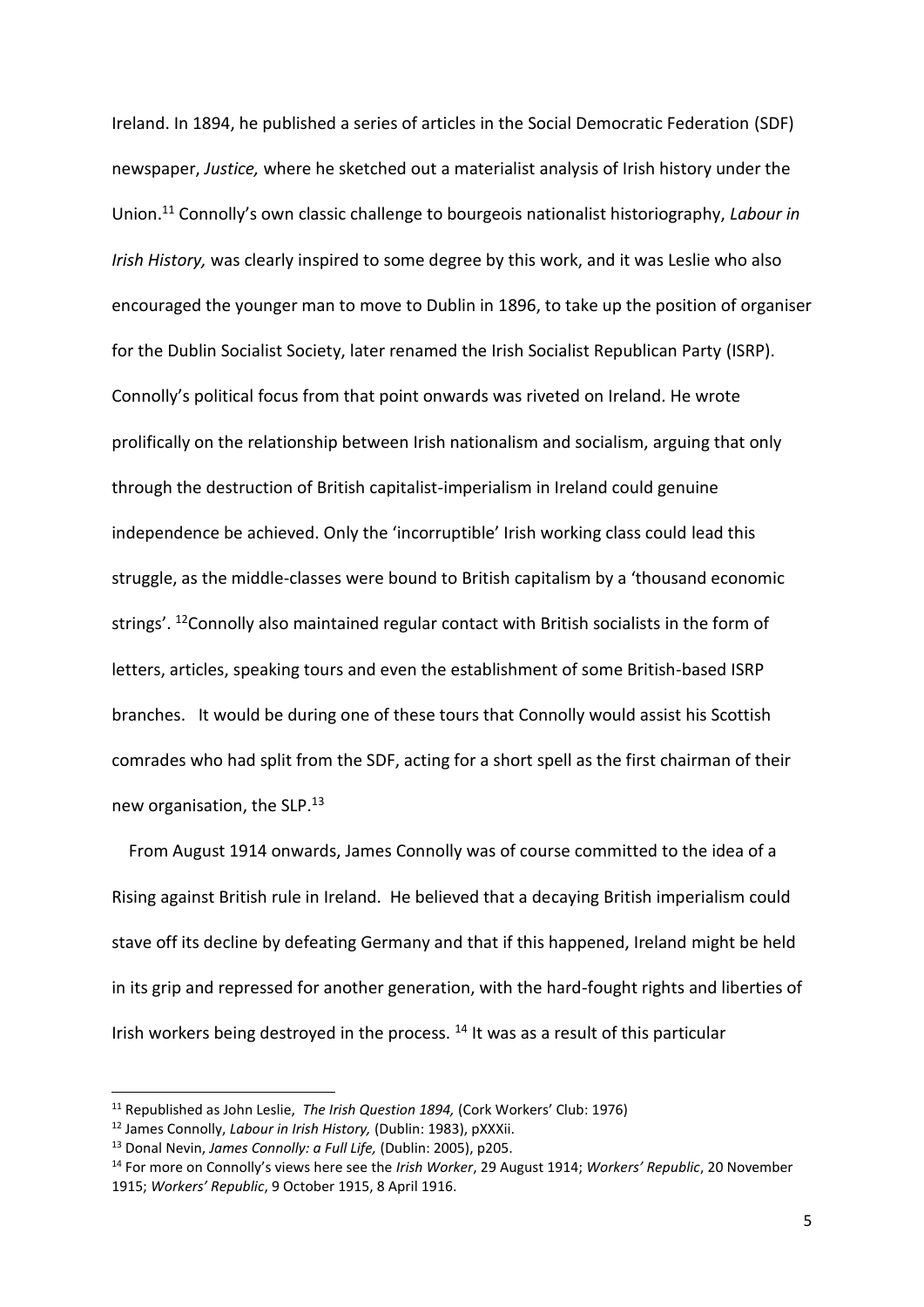perspective that Connolly became convinced of the need to strike while the opportunity afforded by the war was still present. Both Kendall and Challinor indicate that his former associates in the SLP were either involved in or knew about the 'preliminaries' for the Easter Rising, <sup>15</sup>but there is no evidence that this was the case. Indeed, given the secretive nature of the planning and the somewhat negative public attitude the SLP would later display about the Rising, it is almost certainly the case that they were not.

Connolly had maintained contact with the SLP, despite the strain in relations caused by his public rupture with US SLP leader and theoretician, Daniel de Leon. He had a regular correspondence with J.C. Matheson and, in later years, Arthur McManus, who by the outbreak of the First World War had become a leading figure within the SLP and editor of the party newspaper, the *Socialist.* In 1915, McManus had published Connolly's *Irish Worker*, following its suppression in Ireland, working 'night and day to get the paper printed and personally escorting it to Dublin, with the journal wrapped up in a parcel marked 'glass'.<sup>16</sup> The Belfast-born McManus was, like all of the SLP leaders, hugely influenced by James Connolly, but this was probably the full extent to which he and the party played in assisting the Irish socialist leader during this period.

Clearly, then, the SLP had close links with James Connolly, which had been sustained throughout many years of activity. But in the aftermath of the Rising, the party adopted a policy of silence. No support was offered to the republicans and no criticism was made of the government. There was no attempt to understand or analyse the reasons for Connolly's

<sup>15</sup> Walter Kendall, *The Revolutionary Movement in Britain, 1900-1921,* (London: 1969), p373; and Raymond Challinor, *Origins,* p158

<sup>16</sup> Challinor, *Origins,* p127.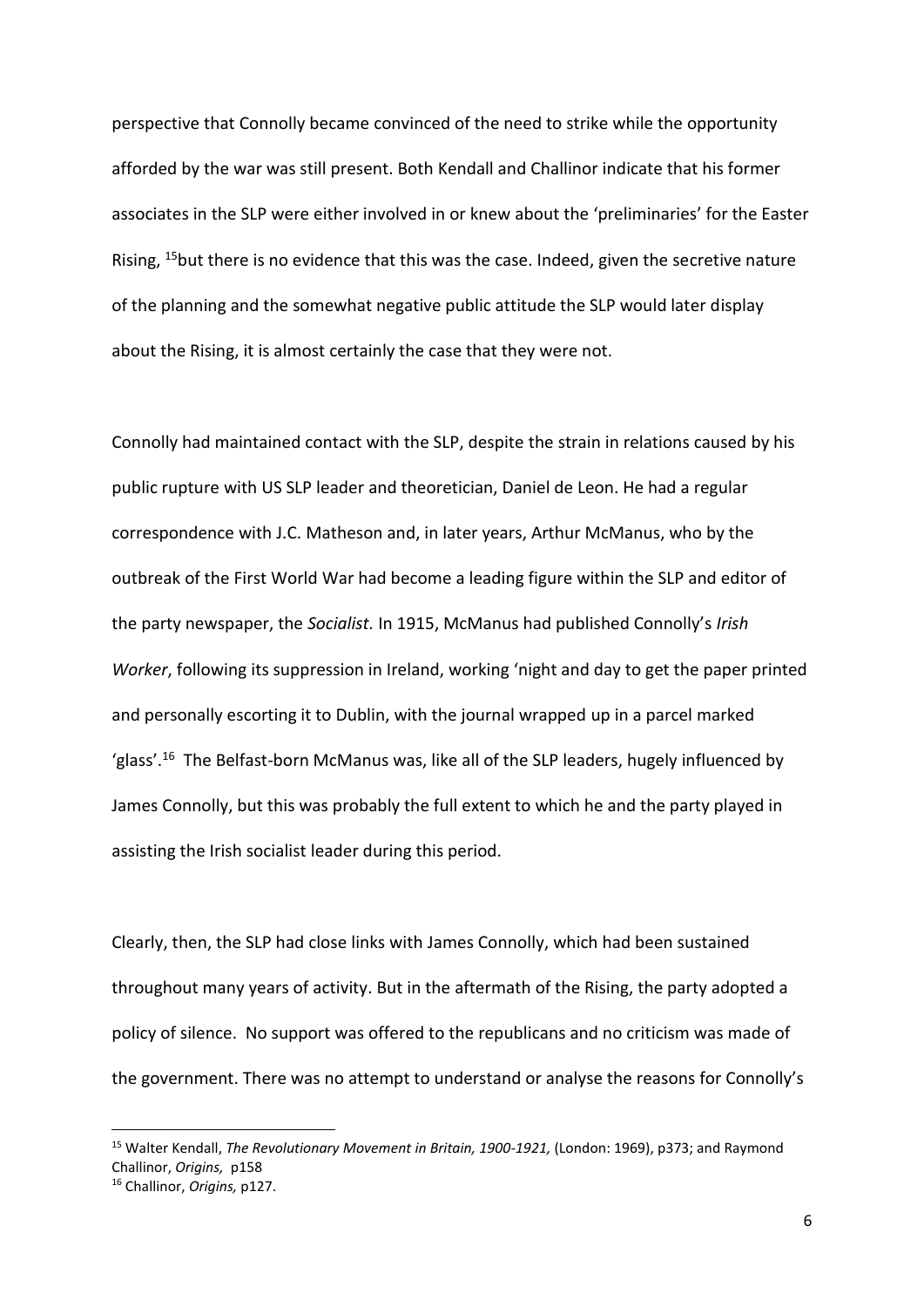participation. At first glance, this seems odd, especially when it is considered that McManus did have some insight into Connolly's thoughts and actions. In November 1915 and January 1916, Connolly had written to the SLP leader, commenting on how the 'high handedness' and 'ruthlessness' of the British state was pushing Ireland to the point of 'social revolution'.<sup>17</sup> Most remarkably of all, there was no obituary of Connolly in the pages of the *Socialist -* in fact, no mention of his execution at all in the pages of the party he had helped to establish. And in the period following the Rising, the SLP would continue to say very little about Ireland. In the June edition of the *Socialist,* the party contented itself with the rather banal observation: 'leaving the merits or demerits of the revolt aside, it will now be realised that armies are the force used by capitalists to maintain their undisputed sway.'<sup>18</sup>

 Harry McShane, then a member of the BSP in Glasgow, recollected in his memoirs that the SLP was 'completely split' by the Rising, and that while their 'best comrades' supported it, many others within the party who continued to hold to a syndicalist perspective did not 'because it was not based on industry.' <sup>19</sup> Certainly, the SLP was heavily influenced by industrial unionism and was yet to fully shake off its sectarian approach to other socialist organisations who did not subscribe to this model of revolutionary change. But the puzzle continues over why an apparently divided party could be so united in its silence on such an issue—especially if some of its leaders were in favour of it. The only conclusion to be drawn is that the SLP remained quiet on the Rising, because no section of the party either understood or supported it. It possibly appeared to them as a purely nationalist rebellion and so far removed from what they regarded as 'normal' socialist political activity, that it

<sup>17</sup> One of these two letters was published in the *Socialist,* 17 April 1919. The other letter was seized by police, following McManus' arrest in 1916.

<sup>18</sup> The S*ocialis*t, June 1916

<sup>19</sup> Harry McShane, *No Mean Fighter,* (London: 1978), pp82-83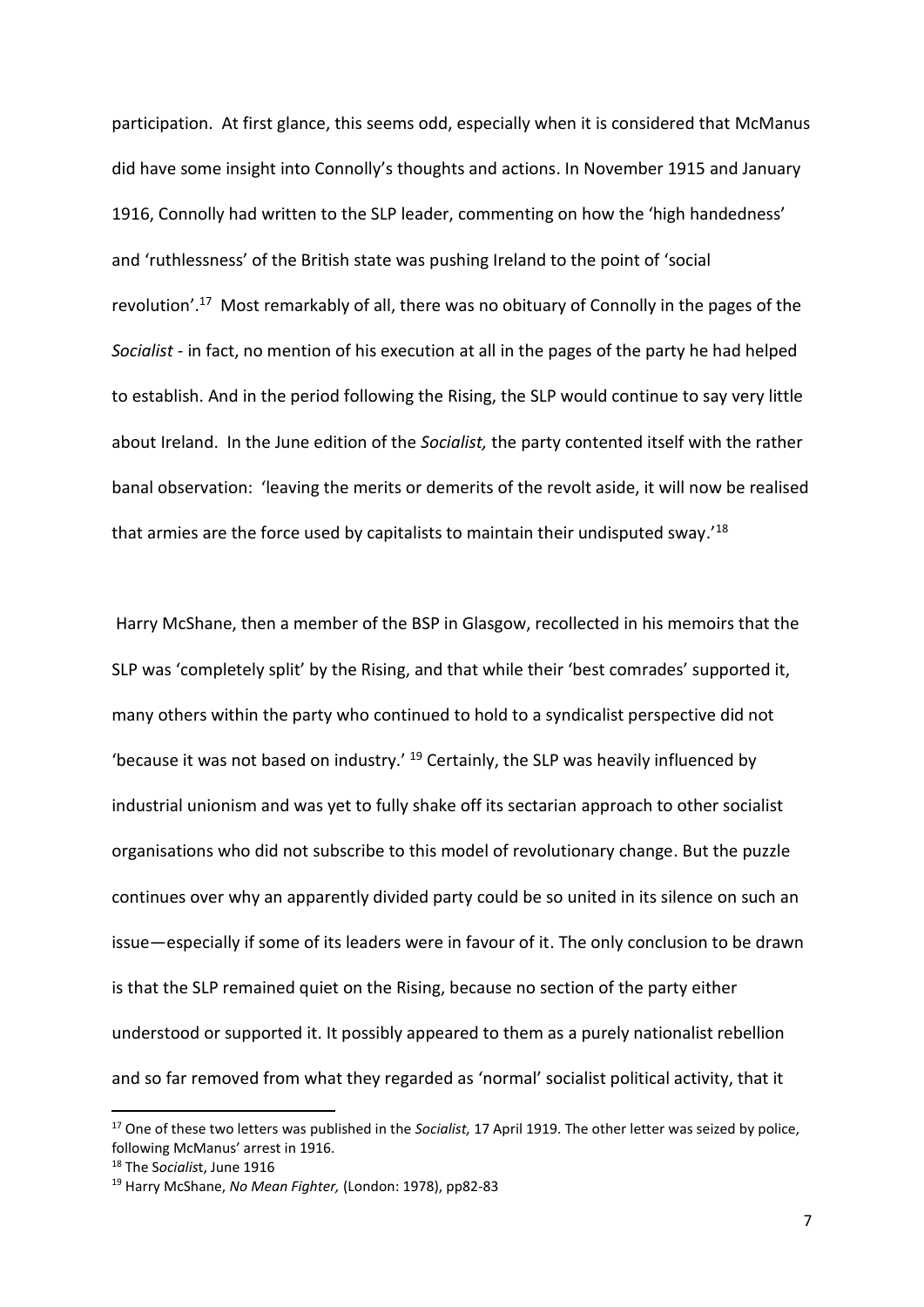could not be supported. But at the same time, the party clearly did not want to publicly condemn the executed Connolly, hence the policy of silence.

This attitude of the SLP highlights some of the theoretical problems nationalism had posed for Marxists at this point. Although Marx and Engels had written a substantial amount about Ireland and supported Irish independence, no general principles had been established on the relationship between nationalism and socialism within or without colonial states. By the time of the Easter Rising, some important developments had occurred. In 1903, the Russian Social Democratic and Labour Party had inserted a clause in its programme which granted a right of self-determination to those oppressed nationalities locked within the Tsarist state. However, this measure had provoked debates between some of the Bolsheviks who defended the clause, and those Polish Marxists who opposed it. The most significant of these was the debate involving Lenin and Rosa Luxemburg, which fully opened up several years later. Lenin considered the clause to be a measure that would weaken the power of reactionary 'Great Russian' chauvinism and assist the building of 'an alliance of all proletarians of all nations on an equal footing'. <sup>20</sup> Interestingly, he drew on Marx and Engels' writings on Ireland to strengthen this argument, considering their work a 'splendid example of the attitude the proletariat of the oppressor nations should have towards national movements'. <sup>21</sup> However, Luxemburg theorised that national independence served no useful purpose, being a retrograde step for industrial development in a Polish economy that had become fully integrated with its Russian counterpart.<sup>22</sup> More fundamentally, it was also an impossible demand to accommodate, as nearly every national claim was based on and resulted in the economic oppression of another national group, and was a damaging

<sup>20</sup> V.I. Lenin, *The Right of Nations to Self-Determination,* (Moscow: 1979), p35.

<sup>21</sup> V.I. Lenin, *The Right of Nations,* p52

<sup>22</sup> Rosa Luxemburg, *The Industrial Development of Poland,*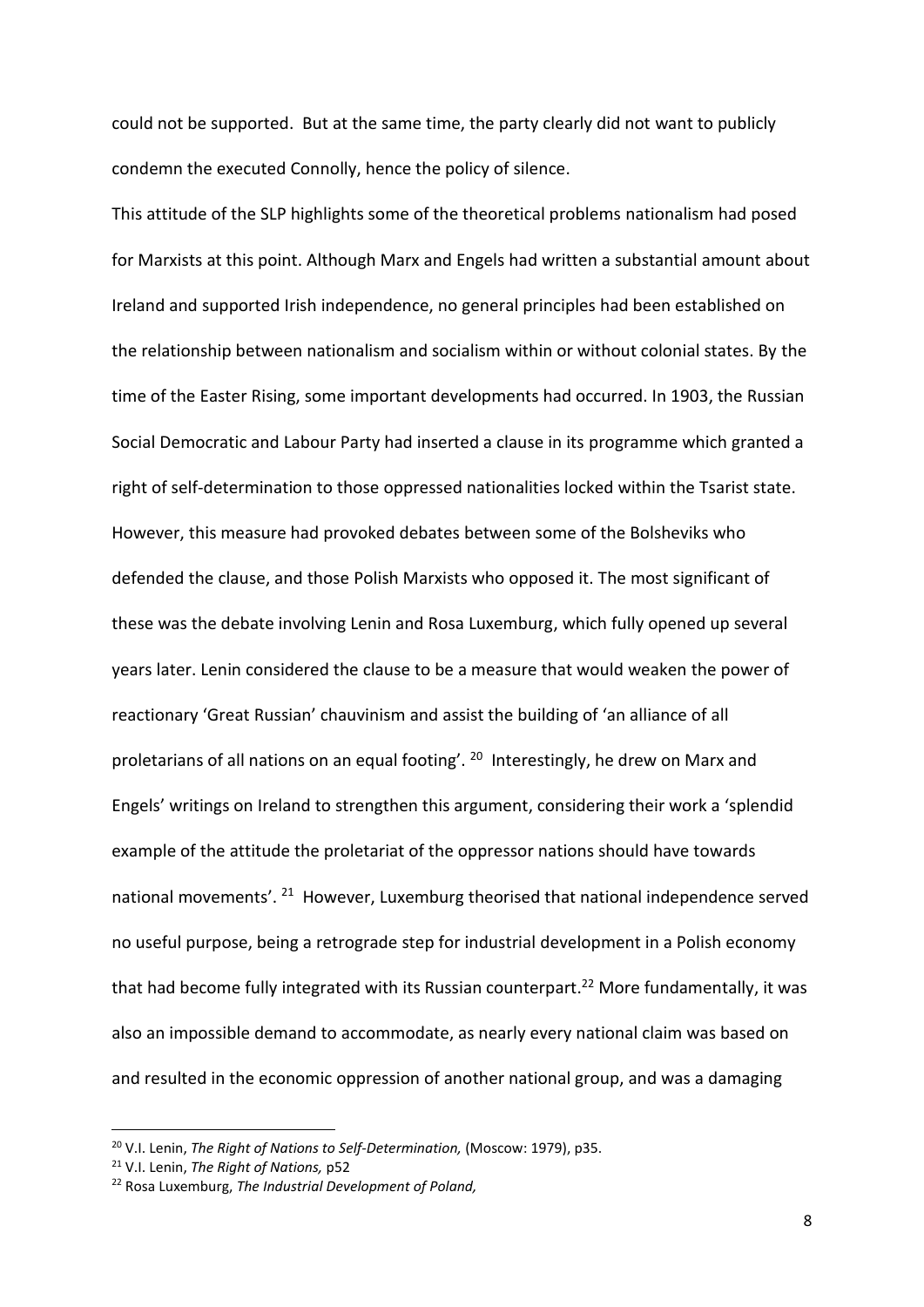impediment to the necessary growth of international class consciousness.  $^{23}$  The outbreak of war and the collapse of the Second International behind the banners of national patriotism and chauvinism stimulated further thinking on the matter. This was captured in Lenin's 1916 work, *Imperialism: the Highest Stage of Capitalism,* in which he identified some of the negative political consequences of imperialism upon the European working class movement. In particular was the connection between the 'superprofits' being made by the bourgeois classes through their empires and the reformism of the 'labour aristocracy', which Lenin saw as the main social prop of capitalist rule in Western Europe and the USA. <sup>24</sup> *Imperialism*  would in time prove to be a hugely influential work, forming the basis for major shifts in international communist strategy in the post-Russian revolution era. However, all of that lay ahead. For now, few international socialists displayed much understanding of the importance of the national question in colonial states or the relationship between nationalism and socialism in colonial states. As a result not many showed much interest in the one national independence rebellion of this period that had a socialist leader, the Easter Rising. Lenin was among the small number that did, defending the rebellion as a genuine insurrection of a section of the Irish petty bourgeoisie and working class, while regretting that it had happened too soon 'before the European revolt of the proletariat had had time to mature'.<sup>25</sup> But his was very much a distant voice at this stage

Harry McShane further noted in his memoirs that the Scottish socialist movement more generally was also divided by the Rising. He described attending socialist meetings in Ayrshire, where opposition to the Rising was expressed and also how the ILP and its

<sup>23</sup> Anita Shelton, 'Rosa Luxemburg and the National Question', *East European Quarterly,* XX1, 3, 1987, p300.

<sup>24</sup> V.I Lenin, *Imperialism, the Highest Stage of Capitalism* (Moscow: 1982), pp13-14.

<sup>25</sup> Ralph Fox, *Marx, Engels, Lenin on the Irish Revolution,* (London: 1932), p19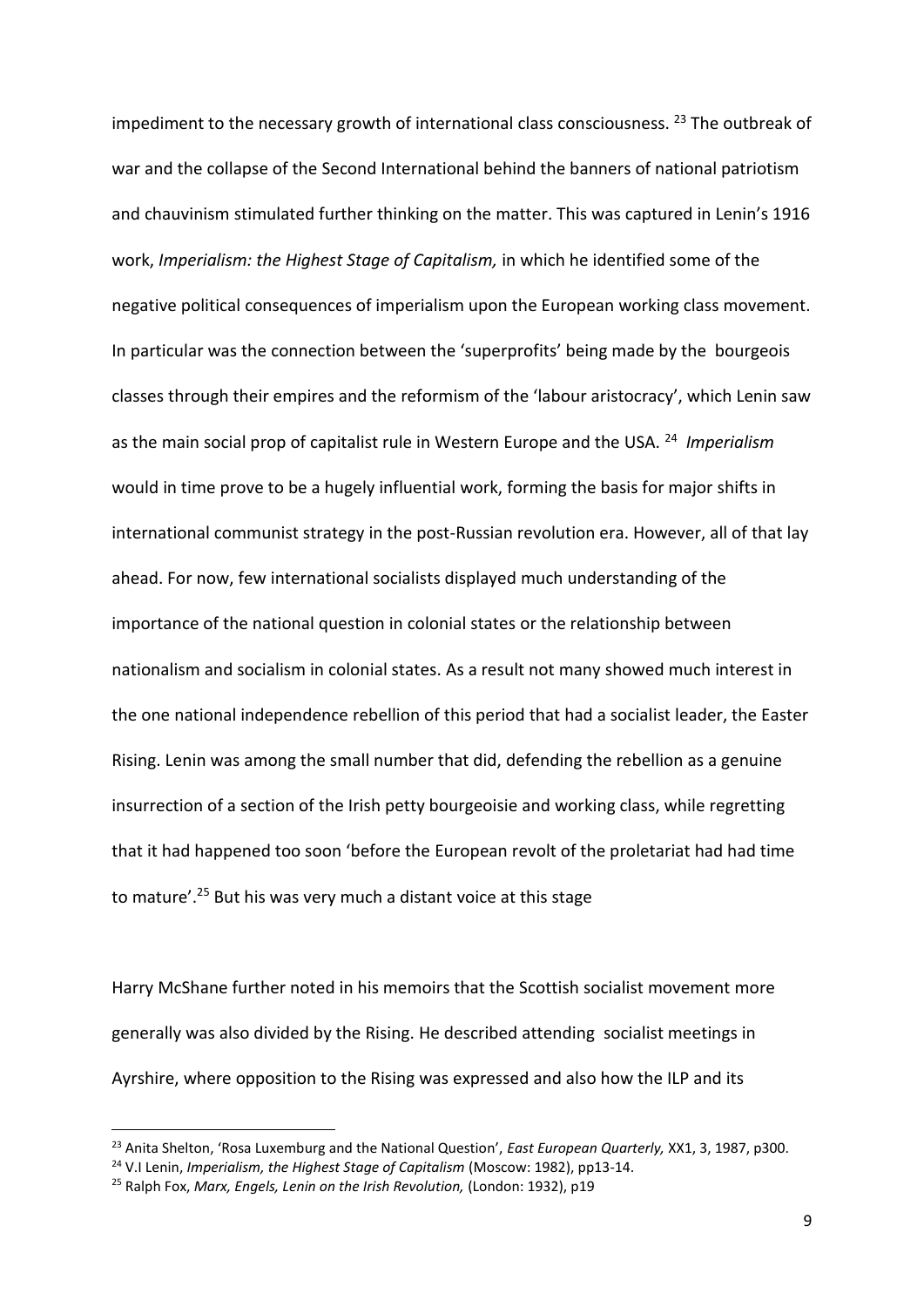newspaper, *Forward*—a journal to which Connolly had regularly submitted articles condemned the Rising. McShane maintained that in Glasgow, it was only the BSP which was fully behind the Rising.<sup>26</sup> This is plausible as the Glasgow BSP had consistently taken a principled line against imperialism and the war in particular. Its guiding influence and most well-known activist, John Maclean, had just been jailed for his opposition to the war, and had in the past visited Ireland for speaking tours.<sup>27</sup> Elsewhere, the BSP, which at this stage had just suffered a split over its attitude to the war,<sup>28</sup> took a line that appeared similar to that of the SLP. The new party newspaper, the *Call* offered coverage of the Rising and its impact. But the tone of the commentary was not overly sympathetic. In its 18 May edition, the *Call* noted that the Irish had risen 'without adequate force' and 'like every such Rising', the action had been 'doomed'. Two weeks later the newspaper also appeared to either forget or overlook the principal achievement of Easter Week: the proclamation of the Irish Republic. This happened when the paper discussed comments made by Liberal leader, Asquith, that both home rule and partition be implemented. Asquith's suggestions were described as 'doomed to fail' but apparently only as a result of partition and not because Home Rule itself was an inadequate measure.<sup>29</sup>

The only British socialist organisation which did appear to support the Rising was Sylvia Pankhurst's small Workers' Socialist Federation. In the 13 May edition of the *Women's' Dreadnought* she described the Rising as 'reckless' but praised it for being 'undoubtedly animated by high ideals'. The *Dreadnought* highlighted the egalitarian aspects of the

<sup>26</sup> Harry McShane, *No Mean Fighter,* pp82-83

<sup>27</sup> Nan Milton, *John Maclean,* (Glasgow: 2002), p35

<sup>&</sup>lt;sup>28</sup> In April 1916, the pro-war Hyndmanites had been defeated and would later leave the BSP. But as Kendall points out, the new BSP leadership adopted more of a pacifist opposition to the war, and refrained from taking unilateral action against it. Kendall, *Revolutionary Movement,* p171

<sup>29</sup> *The Call,* 1 June 1916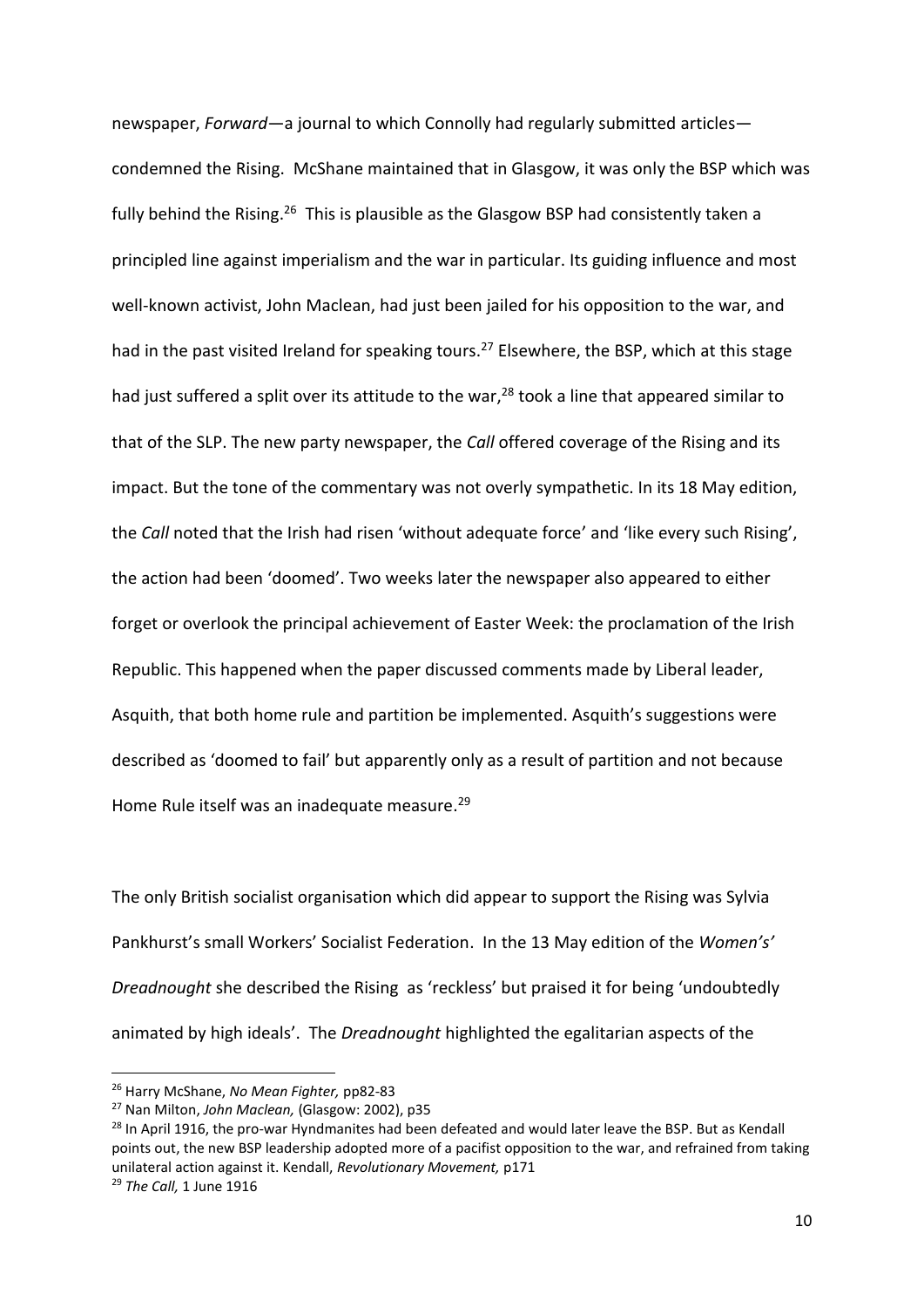Proclamation and noted its commitment to full male and female suffrage. The party also enjoyed something of a coup when one of its members, Patricia Lynch, was able to slip through the military cordon in Dublin and report first hand on the aftermath of the Rising. Her reports remain valuable today for many reasons—not least for the way that they challenge one of the hardy perennials of Irish revisionist historiography-- that the 1916 rebels lacked support and sympathy from the local population. 30

# **British Socialists during the Irish War of Independence**

The period after the Rising saw the onset of a revolutionary crisis for the British state in Ireland. Police reports show that as early as June 1916, a growth in support for republicanism was already visible.  $31$  Within 18 months, the Irish Volunteers, soon to be known as the Irish Republican Army, (IRA) had been rebuilt and the Irish Parliamentary Party's (IPP) decades-long hegemony within Irish nationalism was unravelling. In April 1918, Conscription was defeated following a campaign that was largely led by the labour and trade union movement.<sup>32</sup> Eight months later Sinn Féin had swept a large majority of Irish seats in the British General election and in January 1919 declared a rival Irish Parliament and government, Dáil Éireann. This would be followed by a brutal guerrilla war between the IRA and the British state. A key dynamic during this entire period was the unprecedented level of labour militancy. In 1914, there had been 5900 workers involved in strike action, and a total of 290,000 strike days; by 1918, this had risen to 70,8000 workers and over 1.4 million

<sup>30</sup> *Women's Dreadnought*, 13 May 1916

<sup>31</sup> Fearghal McGarry, *The Rising: Ireland's Easter 1916,* (Oxford: 2010), p281.

 $32$  For a recent discussion on the role of the Labour movement in this campaign, see Fiona Devoy McAuliffe, 'Workers Show their Strength; The 1918 Conscription Crisis' in David Convery (eds) *Locked Out: A Century of Irish Working Class Life*, (Kildare: 2013), pp 75-92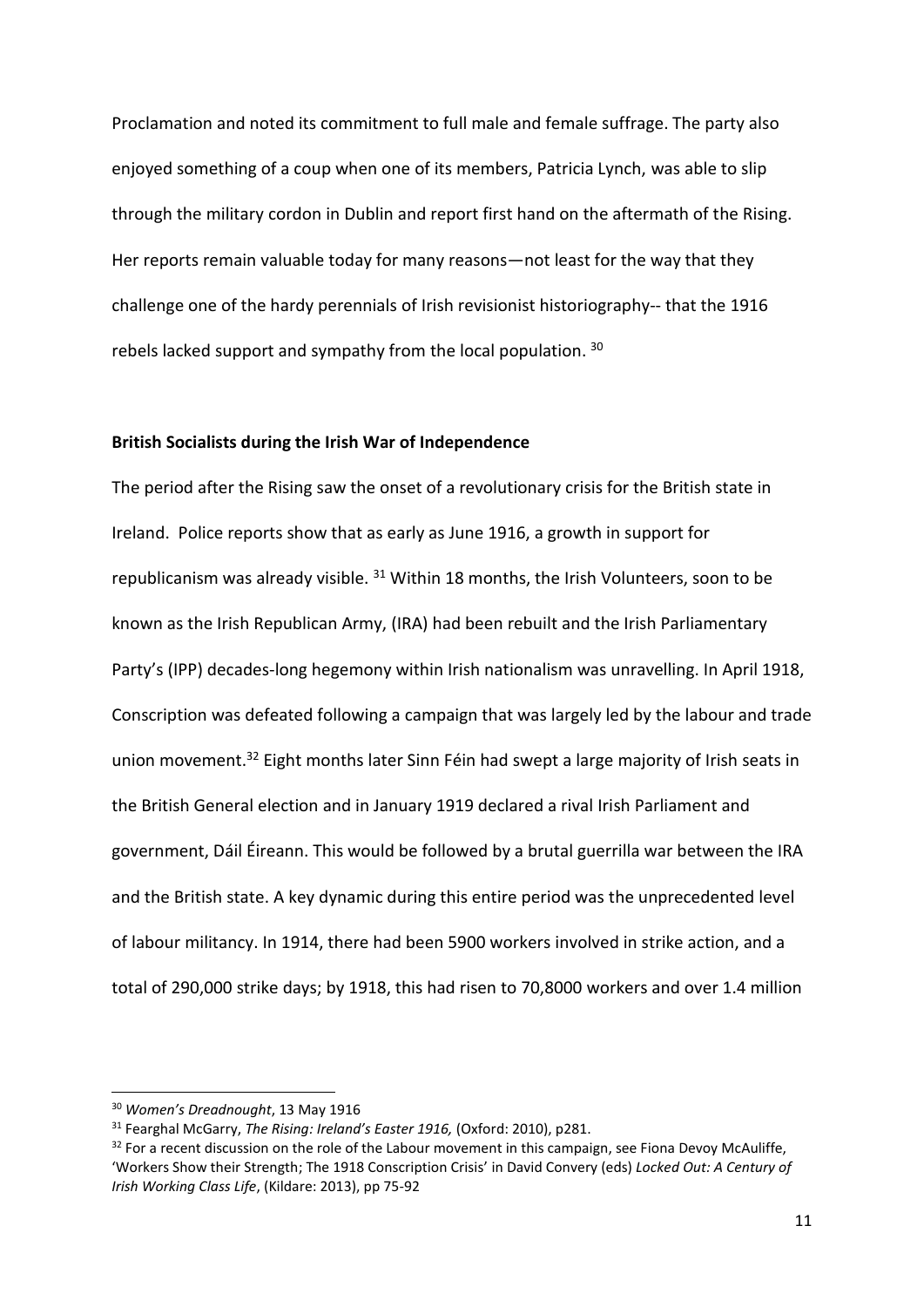strike days.  $33$ In 1919 alone, there were twelve local general strikes  $34$ , including the famous Limerick Soviet.<sup>35</sup> From various directions, then, the British writ in Ireland was subject to the strongest of challenges.

During this period, Ireland became a far more pressing issue for the British socialists. As well as the changes in socialist thinking globally brought about by the Bolshevik revolution, this increased concern was a direct response to the escalating violence of the British state and its hypocritical flouting of its own supposed democratic principles. This led to greater contact with Irish revolutionaries, some of which were ephemeral, like that between Captain Jack White and the BSP in the spring of 1918. White had famously trained the Irish Citizen Army and had been jailed for attempting to bring miners in South Wales out on strike in protest against the executions in May 1916.<sup>36</sup> In April 1918, he appeared on a number of BSP platforms, where he urged British socialists to do more to assist the Irish revolutionaries, chided them for their weakness and maintained that he had not met more than one in a hundred who, when asked to take action in support of Ireland, had not responded with the comment 'what will the government do'?<sup>37</sup> White's connection to the BSP was perhaps not significant but his advice to them, and the earlier example he had set in 1916 was, as we will see, very much in line with the expectations that the emerging centre of world revolution would also have of its British comrades.

<sup>33</sup> David Fitzpatrick, 'Strikes in Ireland, 1914-1921, *Saothar: Journal of the Irish Labour History Society,* 6, (Dublin: 1980), p36.

<sup>34</sup> Emmet O'Connor, *Syndicalism in Ireland, 1917-1923,* (Dublin: 1988), p25.

<sup>35</sup> For more on the Limerick Soviet, see Liam Cahill, *Forgotten Revolution: The Limerick Soviet, 1919,* (Dublin: 1991)

<sup>36</sup> White was jailed for three months. See the *Daily Mirror*, 18 May 1916; *Liverpool Echo,* 24 May 1916

<sup>&</sup>lt;sup>37</sup> National Archives (UK) KV 2, 1654, 'British Socialist Party, Report of Openshaw meeting', 27 April 1918,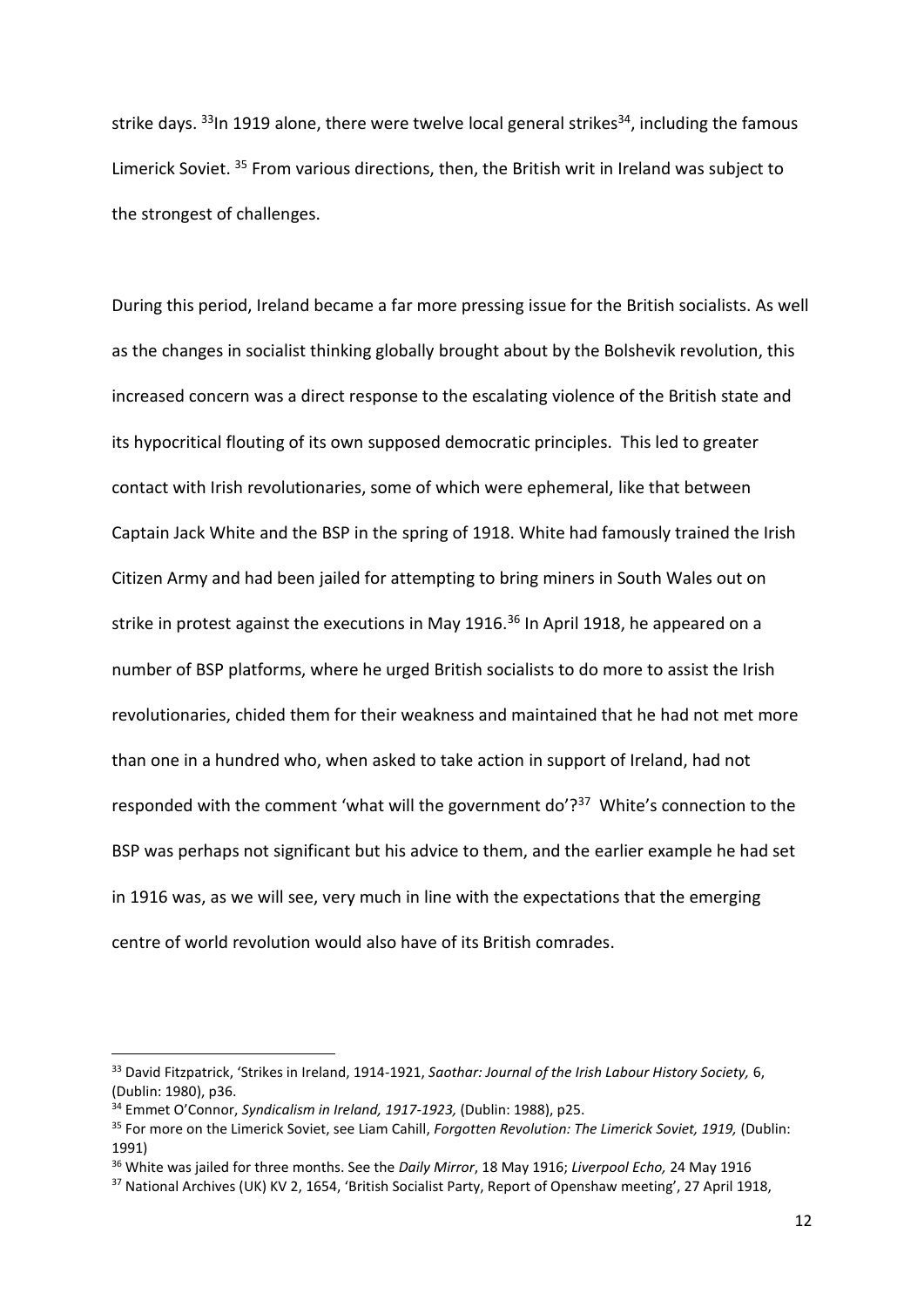Perhaps the most significant input from a British Marxist organisation in this period came from the Socialist Labour Party. The SLP by this stage had become less politically sectarian and had also sloughed off its reticence towards the unfolding Irish revolution. Contacts were established with Irish republicans and significant levels of propaganda work were being undertaken. The party was embroiled in a destructive internal crisis over the moves towards the formation of a British Communist Party, <sup>38</sup> but clearly viewed Ireland as an issue upon which it could distinguish itself from the remainder of the British Left and make progress. On 5 February 1920, the *Socialist* was clear on the connections between the Irish struggle and the prospects of revolution in Britain:

More and more Ireland is proving itself the storm centre of the British isles...Ireland is a powder magazine, the explosion of which, if carefully timed and organised in harmony with events in the mainland will undoubtedly hoist the shaky fabric of the "glorious" British empire into the air.

One week later, in an article that condemned the British for attempting to provoke another

'Easter' bloodbath, the *Socialist* again identified a connection between the two struggles:

Ireland cannot be successful without the mainland of Britain. Our revolutionary success in the mainland will be assured by the solid support of the Irish working class. We must redouble our efforts on both sides of St George's Channel. We can neither of us afford to be caught unprepared.<sup>39</sup>

In addition to this, there were regular references to James Connolly. For example the cover

of the May Day 1920 edition had a montage of images titled 'Communists of the Revolution:

Past and Present', which included Connolly, Marx and Luxemburg. Three months later, the

party NEC passed a special resolution, which noted:

A subject Ireland is necessary to safeguard the commercial sea-routes of the British Empire...an Independent Irish Republic means the first step in the disintegration of the British Empire at its very

<sup>&</sup>lt;sup>38</sup> The SLP had been involved in negotiations with other socialist groups, which had the aim of establishing a communist party in Britain. The question of whether a communist party should seek affiliation to the Labour Party divided the SLP. The party leadership, including Tom Bell, McManus and Willie Paul were in favour of this, but a majority of the membership were opposed. The leadership was eventually expelled and later helped form the CPGB. The SLP never fully recovered from this trauma.

<sup>39</sup> *Socialist*, 12 February 1920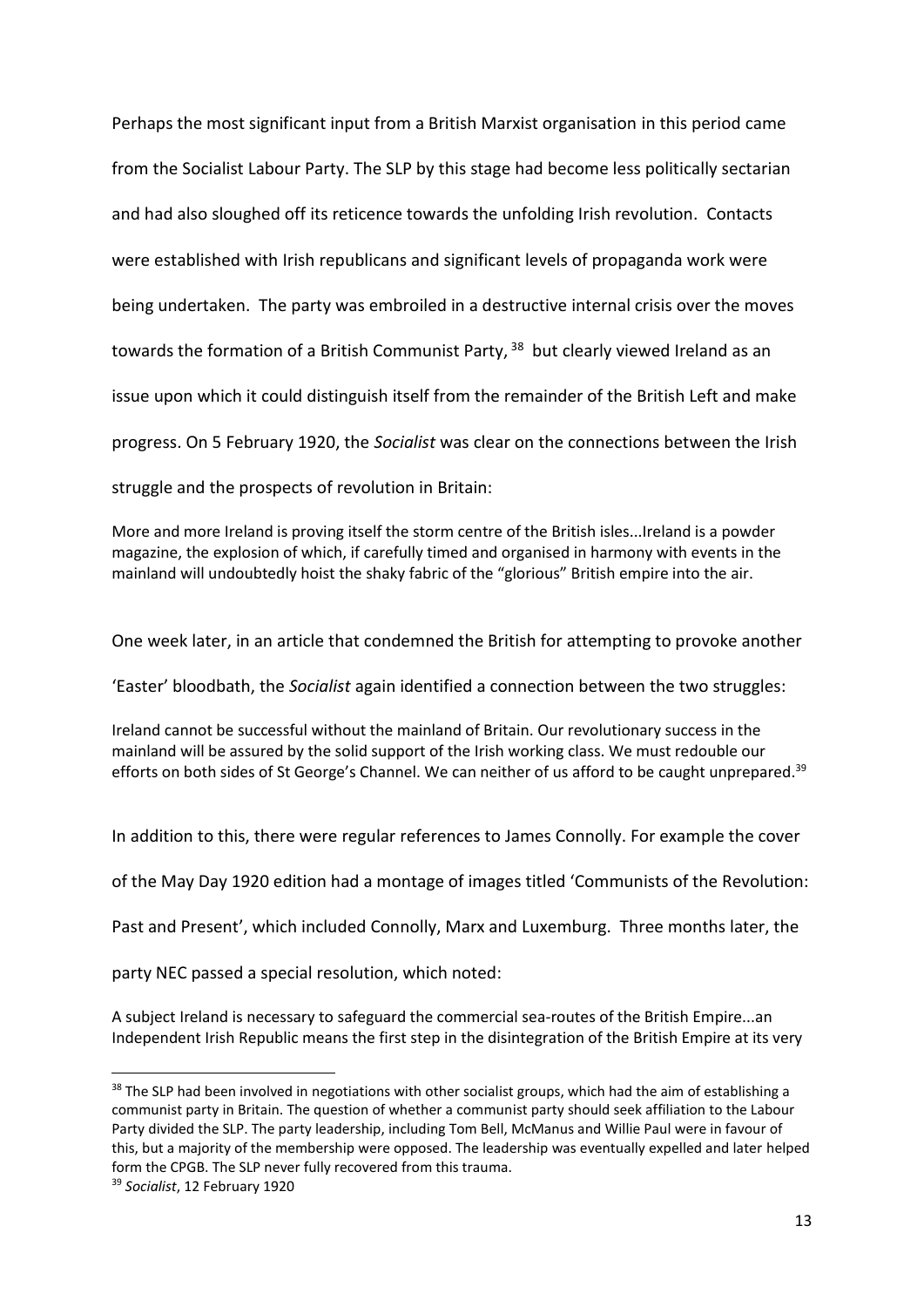centre...the proclamation and successful establishment of such a Republic would be the signal for a united onslaught on British capitalist-imperialism by all of the nations whose necks are under the heel of ruthless militarism stretching from India to Ireland.<sup>40</sup>

The SLP was dismissive of those within the British labour movement who 'merrily' passed resolutions on Ireland, but did little else to stop the British war machine.<sup>41</sup> By way of contrast, the party did make some efforts at more direct involvement in the struggle. Close links were built with a small clutch of socialists in Belfast, who had split from the ILP and organised themselves into the short-lived Revolutionary Socialist Party of Ireland. One member of this organisation, Kathleen Coyle, penned an occasional column in the *Socialist,* under the name of 'Selma Sigerson' which was far more scathing of Sinn Féin and its 'neocapitalist' tendencies than most of the offerings from British socialists.<sup>42</sup> Three other leading figures in this group were John Frederick Hedley, Charles O'Meagher and Simon Greenspon. This trio had all been involved in the famous Belfast general strike of January 1919 and had also been jailed four months later for 'unlawful assembly', after organising a series of socialist meetings in Belfast.

Hedley is of particular interest to our discussion. Born in Goole in 1884, he had been a stoker in the navy but had become a socialist and deserted in 1918, before becoming involved in socialist activity in Belfast. Following his release from jail in the summer of 1919, Hedley became active in the SLP in Sheffield but in January 1920 was arrested again under the Cat and Mouse act and returned to Crumlin Road prison in Belfast. In April, he embarked on his fourth hunger strike in just 12 months, and was eventually released in

<sup>40</sup> *Socialist* 19 August 1920

<sup>41</sup> *Socialist,* 13 January 1921

<sup>42</sup> C.D Greaves, *the Irish Transport and General Workers' Union: the Formative Years, 1909-1923*, (Dublin: 1982), p235. Some of Coyle's writings were republished as *Sinn Féin and Socialism* by the Cork Workers' Club in 1976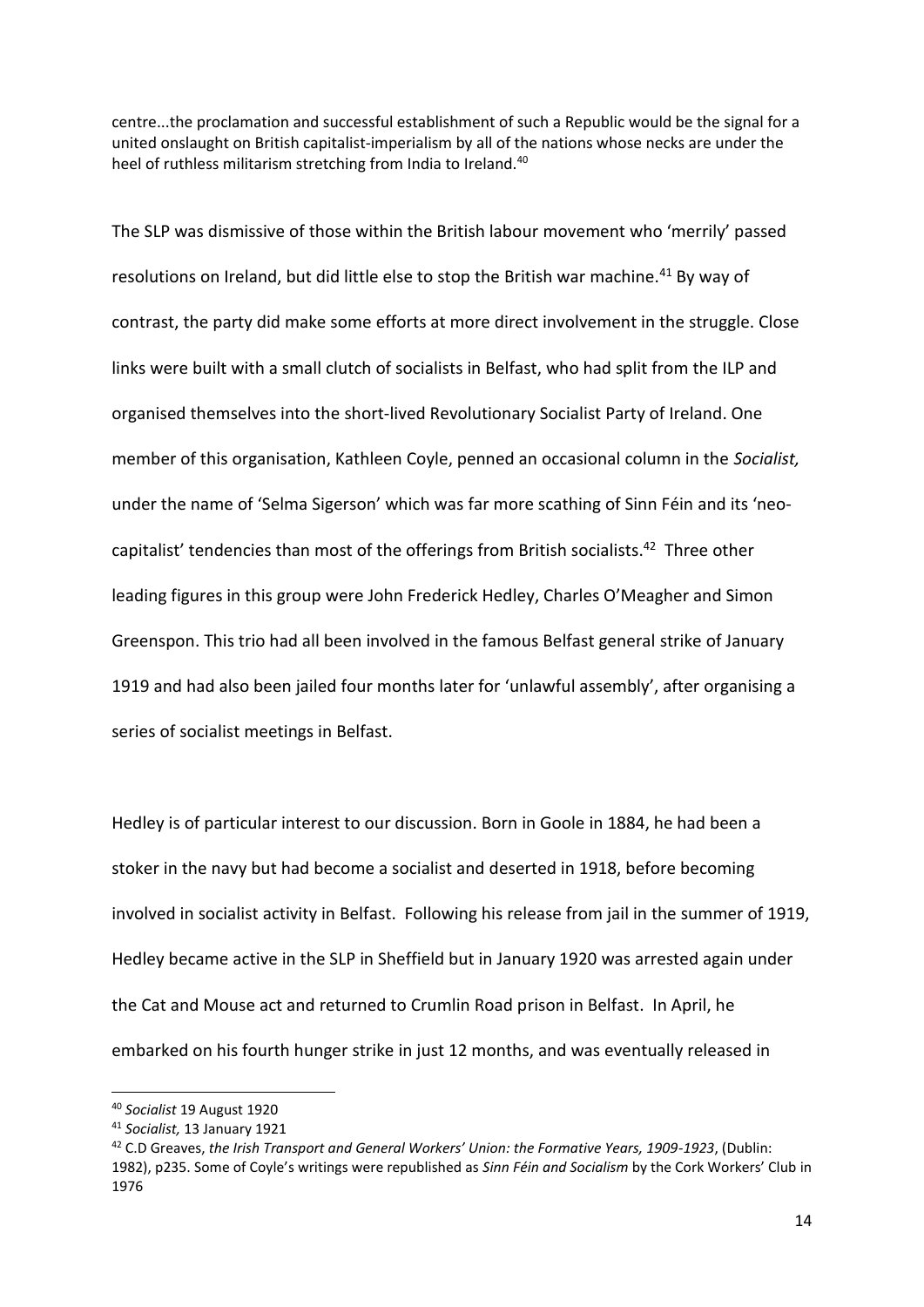May. A 'Jack' Hedley defence fund was established during this period by the SLP, with his wife contributing updates on his health to the *Socialist.* Hedley would later become an organiser for the ITGWU and play a leading role in at least three of the major workplace occupations and soviets that were set up by workers in Munster during 1920-1922.<sup>43</sup> In May 1921, Hedley was sentenced to six months hard labour for making seditious speeches to sailors in Portsmouth, following a secret trial that was held under the provisions of the Emergency Powers Regulations. <sup>44</sup>

In addition to the connections with the Belfast socialists, there were also strong links between the SLP and a group of socialist republicans in Dublin, who in 1919 had briefly taken over the leadership of Socialist Party of Ireland, (SPI) with a view to affiliating it to the newly-established Communist International (Comintern) Most of these socialists had a background in Irish republican activism. The group included 1916 veterans Paddy Stephenson and James Connolly's son, Roddy, but the one who would build closest links with the SLP was Seán McLoughlin. McLoughlin had played a leading role in the Easter Rising and in the post-Rising re-organisation of the Irish Volunteers.<sup>45</sup> But he was also a socialist and during 1919 made contact with the SLP and began writing letters to the *Socialist.* During 1920-1921, McLoughlin spent long periods in Scotland and England, undertaking speaking tours that were organised by the SLP. During this time, he joined the SLP and helped develop the organisation's understanding of the Irish Revolution, pushing it to greater efforts in support of the republican struggle. McLoughlin later claimed that he had been asked by Michael Collins to make contacts with the British Left, in order to secure political

<sup>43</sup> C.D Greaves, *Liam Mellows and the Irish Revolution* (London: 1971) pp256, 317

<sup>44</sup> *Western Daily Mail*, 21 May 1921; *Portsmouth Evening News,* 20 May 1921

<sup>45</sup> For more on McLoughlin's life and times see Charlie McGuire, *Sean McLoughlin: Ireland's Forgotten Revolutionary,* (Pontypridd: 2011)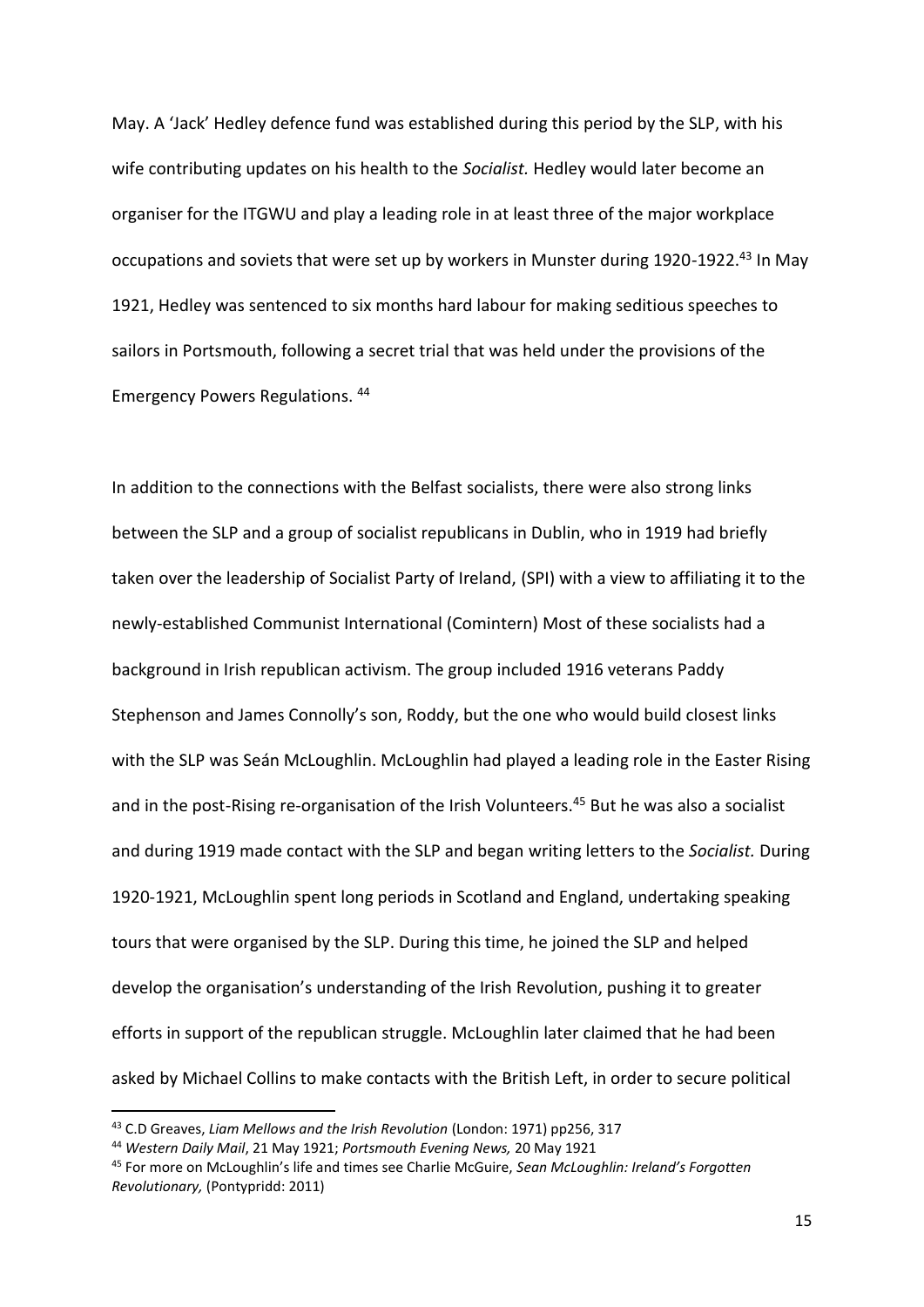support, as well as material support, in the form of arms and money, for the struggle against British imperialism.<sup>46</sup> His efforts are worthy of consideration, because he was one of the very few Marxists who attempted to theorise the relationships both between Irish nationalism and socialism and the Irish and British revolutions. In a significant article published in the *Socialist* in February 1920, McLoughlin argued that while all socialists needed to support the demand for an Irish republic, they also had to be aware of the contradictory class interests locked within the republican struggle. 'Who is going to rule in an Irish Republic' he asked, 'that will be the rock upon which Sinn Féin is wrecked'. Developing Connolly's 1916 'hold onto your rifles' instruction to the ICA, McLoughlin maintained that while socialists would assist republicans in the struggle against British imperialism, 'the fight to overthrow British power in Ireland may not be half as bitterly contested as the fight between the Irish working class and Irish middle class for control of the country'. He concluded by urging socialists to continue the Irish revolution, 'as the Russians had' beyond 'the point marked by their exploiters', towards the workers republic. <sup>47</sup> Shortly afterwards, in a report sent to the Comintern sub-bureau in Amsterdam, McLoughlin analysed closely the various organisations within the Irish independence and labour movements, dismissing the Sinn Féin leaders as 'people of a bourgeois outlook' and pinning his hopes on the 'proletarian' IRA rank-and file, who, he claimed, could be won to a position of active support for socialism. <sup>48</sup>These tensions between Irish nationalism and socialism would be revealed more clearly and explored in more depth by socialists following

<sup>46</sup> National Archives (Ireland), Bureau of Military History, Witness Statement 290, Sean McLoughlin. All BMH witness statements can now be accessed online at: http://www.bureauofmilitaryhistory.ie/index.html <sup>47</sup> Sean McLoughlin, 'Sinn Féin and the Irish Workers, *Socialist,* 26 February 1920

<sup>48</sup> National Library Ireland, William O'Brien Papers, 15,674 (3), 'Report of the Political Organisations of the Working Class; also published in *Socialist,* 27 May 1920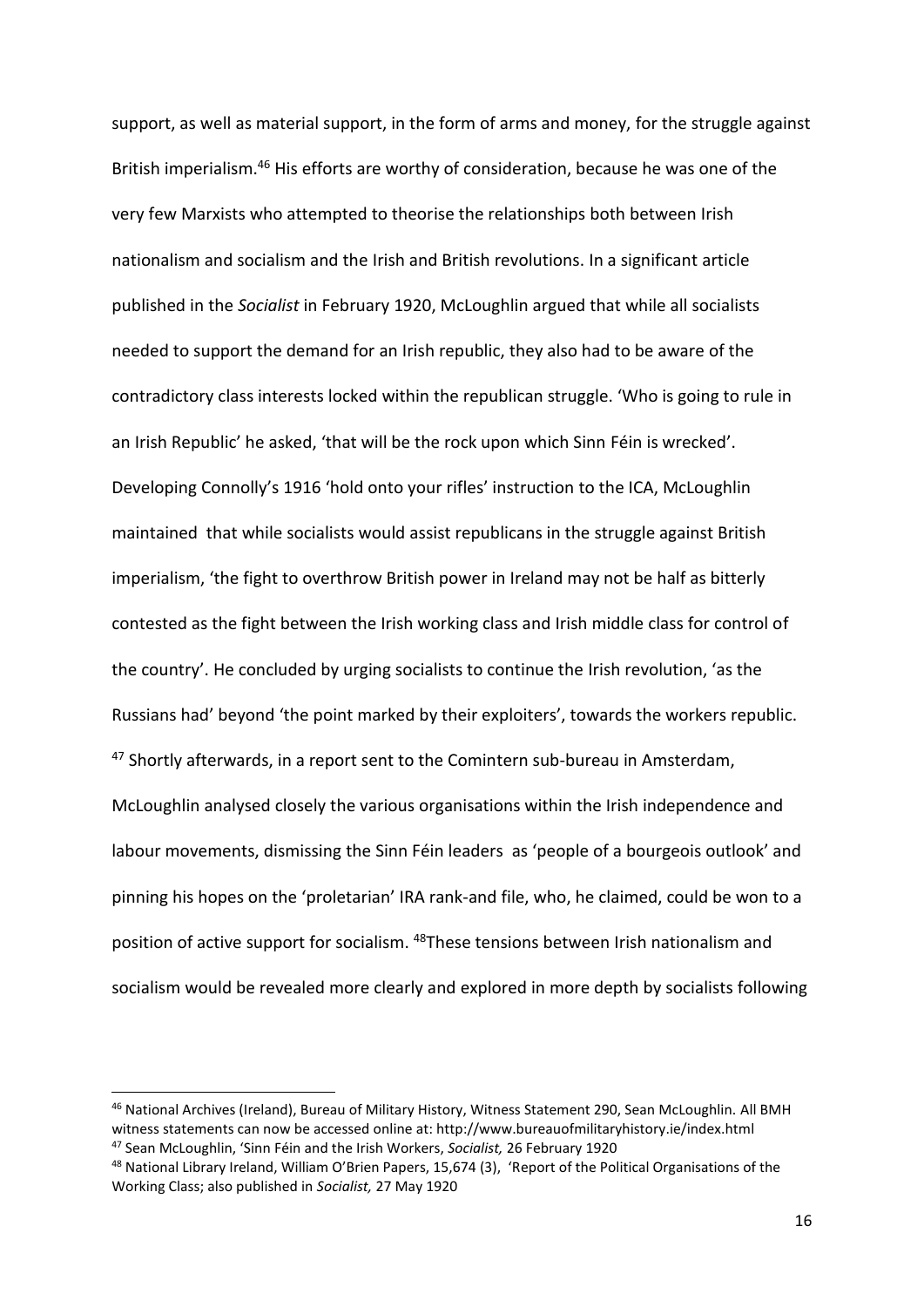the signing of the Treaty in December 1921, but McLoughlin's articles constituted an early attempt to grapple with the problem.

On the relationship between the Irish and British revolutions, McLoughlin argued that the Irish struggle was linked to that of the struggle for socialism in Britain, through being directed against the same ruling class. But unlike virtually all socialists of that era, McLoughlin felt that socialism would be established in Ireland before Britain. He believed that this would detonate uprisings throughout the British Empire, which would in turn precipitate the destruction of capitalism in Britain itself. McLoughlin believed that the triumph of socialism in Britain would be the only way that an Irish socialist republic could be sure of long term survival. As a result of this analysis, he urged Irish and British workers to support both Irish independence, and the socialist movements in both countries. <sup>49</sup>

Most of McLoughlin's political activity in Britain was dedicated to this objective. His meetings were held initially in the main cities and towns in Scotland, but spread to the North of England and eventually went as far south as Coventry. These gatherings often drew huge crowds, sometimes several thousand strong. In his speeches, he continued to make the connection between the interests of Irish and British workers and would often warn his audiences that the Black and Tans of Ireland today would be the Black and Tans in Scottish and English cities tomorrow. McLoughlin's membership of the SLP would later end in acrimony, but forms an important episode in the story of the connections between British and Irish revolutionaries in this period.<sup>50</sup>

<sup>49</sup> For more detail, see The *Socialist,* 27 May 1920

<sup>&</sup>lt;sup>50</sup> McLoughlin was expelled from the SLP in September 1921, following the circulation of a false rumour that he was a police agent. He returned to Ireland in July 1922 and later joined both the CPI and IRA.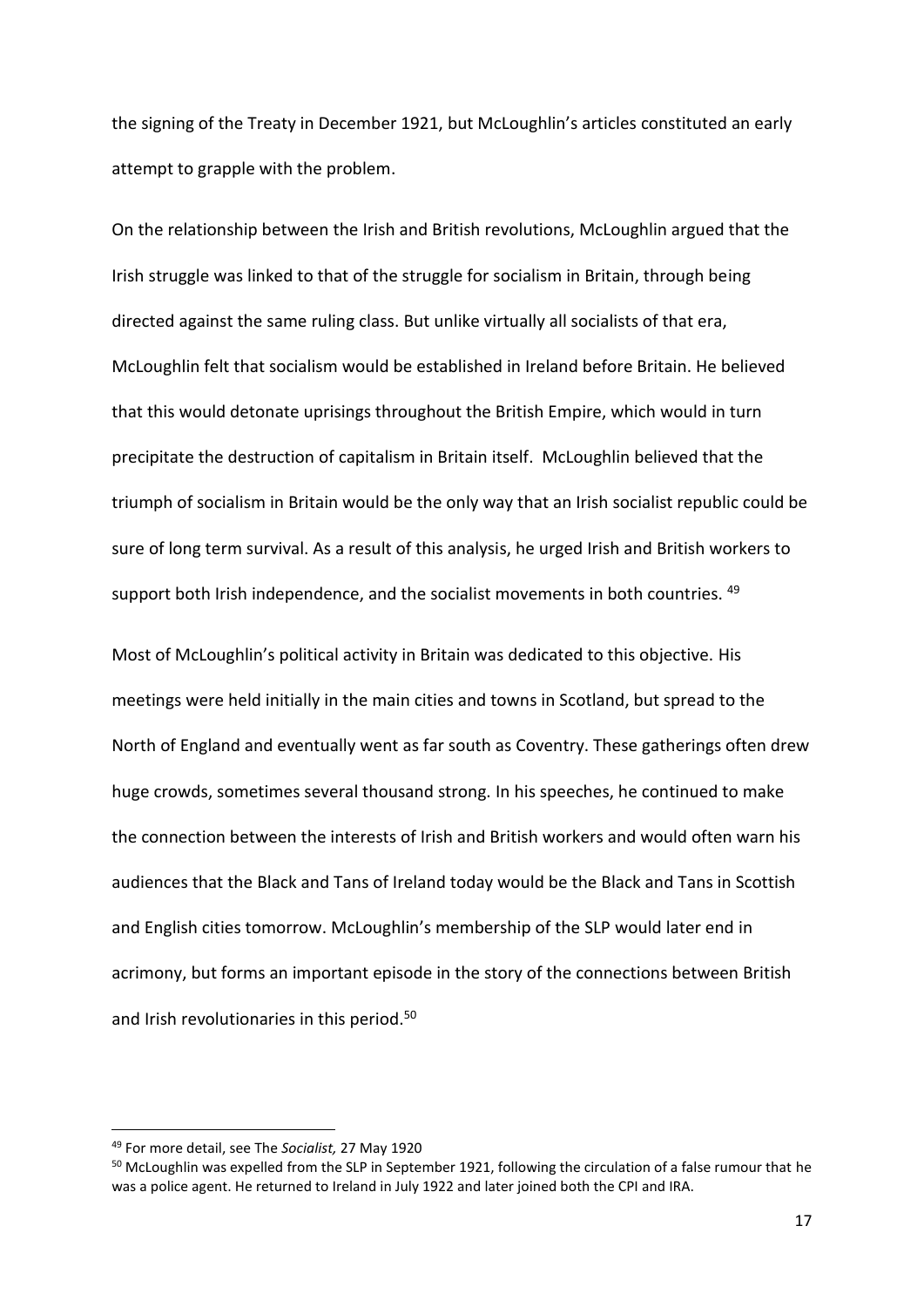Many of these SLP meetings in Scotland and England were organised as 'Hands off Ireland' events. The regular use of this slogan was a clear reference to the successful 'Hands off Russia' campaign which had been supported by all sections of the British labour movement, including some trade union leaders, but which on the ground was driven by communists.<sup>51</sup> The highpoints of the campaign were the stopping of the *Jolly George*, on 10 May 1920, shortly after the Polish invasion of Russia and the mass demonstrations organised by hundreds of 'councils of action' three months later, which pushed the TUC and Labour Party leadership to threaten a general strike.<sup>52</sup> Challinor points out how the CPGB (or those who would soon form it) effectively excluded the SLP from participation in this organisation, at least at leadership level, and that this was another reason behind the party's more concentrated focus on Ireland. 53

But the SLP was not the only grouping involved in Irish solidarity work. Another segment of the Scottish Left, organised around John Maclean, also engaged in such activity. As noted earlier, Maclean had a long-standing interest in Ireland, first visiting the country in 1907, where he took part in a speaking tour in support of the Belfast Dockers who were on strike led by Jim Larkin. Maclean also visited Ireland in 1919 for a short speaking tour in the summer of 1919, where he shared platforms with Seán McLoughlin, among others.<sup>54</sup> Maclean's interest in the Irish republican struggle had intensified by this stage. He regarded this struggle as constituting a severe crisis for British imperialism and capitalism, but was also interested in the way that republicanism and socialism could be blended, and how this

<sup>51</sup> James Klugmann, *History of the Communist Party of Great Britain, Formation and Early Years, 1919-1924,*  (London: 1968), p79

<sup>52</sup> Klugmann, *History,* pp79-85

<sup>53</sup> Challinor, *Origins,* p265

<sup>54</sup> Nan Milton, *John MacLean,* p209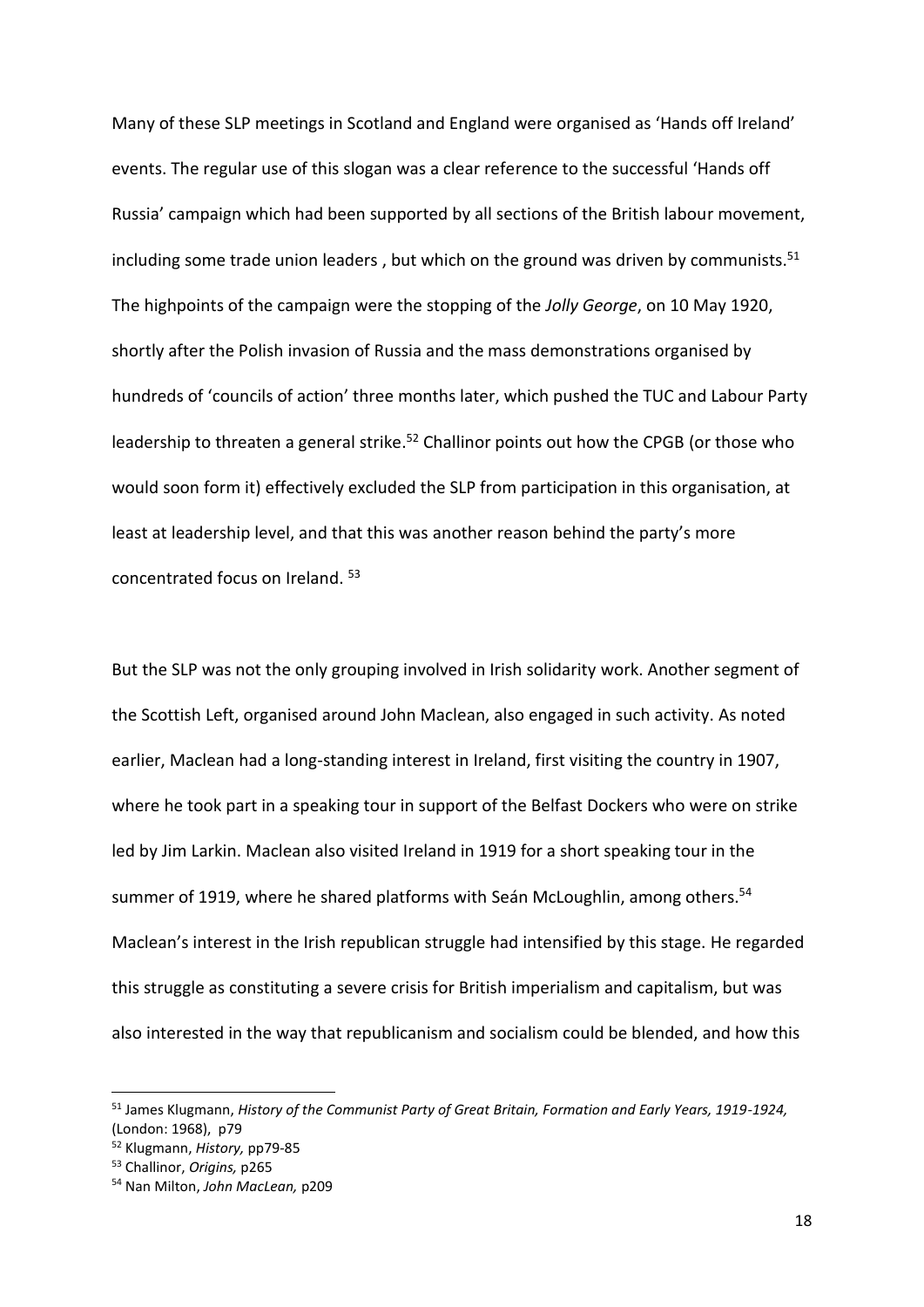might be applied in a Scottish context.<sup>55</sup> Maclean held regular 'Hands off Ireland' meetings, including one at Motherwell in July 1920, which was attended by between 2000-3000 people, where he and ally James McDougall called for the withdrawal of British troops and suggested that the Lanarkshire miners go on strike in support of this demand. <sup>56</sup> Seven months later, the Giffnock miners would do just that, stopping for 24 hours 'in protest against British atrocities in Ireland' and calling on the remainder of the Lanarkshire coalfield to do likewise.<sup>57</sup>

In addition to the meetings, there was also propaganda, including most famously, *The Irish Tragedy: Scotland's Disgrace*, a 1920 pamphlet that sold around 20,000 copies, and represented Maclean's most detailed analysis of the issue. In this work, Maclean outlined a materialist basis for his support for Irish independence and displayed the connections he perceived between that struggle, and the struggle for socialism in Britain. Like some within the SLP, Maclean regarded the Irish working class as the principal force within the revolutionary struggle and argued that a successful Irish independence struggle would be the prelude to an Irish socialist republic, which would weaken capitalism everywhere.

Should Ireland get a Republic the class war will then burst out and be fought till Irish Labour wins... This new phase in Irish life ought to be the inciting influence to British Labour...Ireland's victory is obviously the prelude to Labour's triumph throughout the world.<sup>58</sup>

Maclean later took aim at those British socialists who could not see the geo-political significance of the Irish independence struggle against British imperialism:

<sup>&</sup>lt;sup>55</sup> For a more detailed consideration of Maclean's views on the Irish and Scottish national questions, see David Howell *A Lost Left: Three Studies in Socialism and Nationalism,* (Chicago: 1986) pp210-217

<sup>56</sup> *Motherwell Times*, 9 July 1920

<sup>57</sup> The *Socialist,* 27 January 1921

<sup>58</sup> John Maclean, *The Irish Tragedy: Scotland's Disgrace, (*London: 1976), p9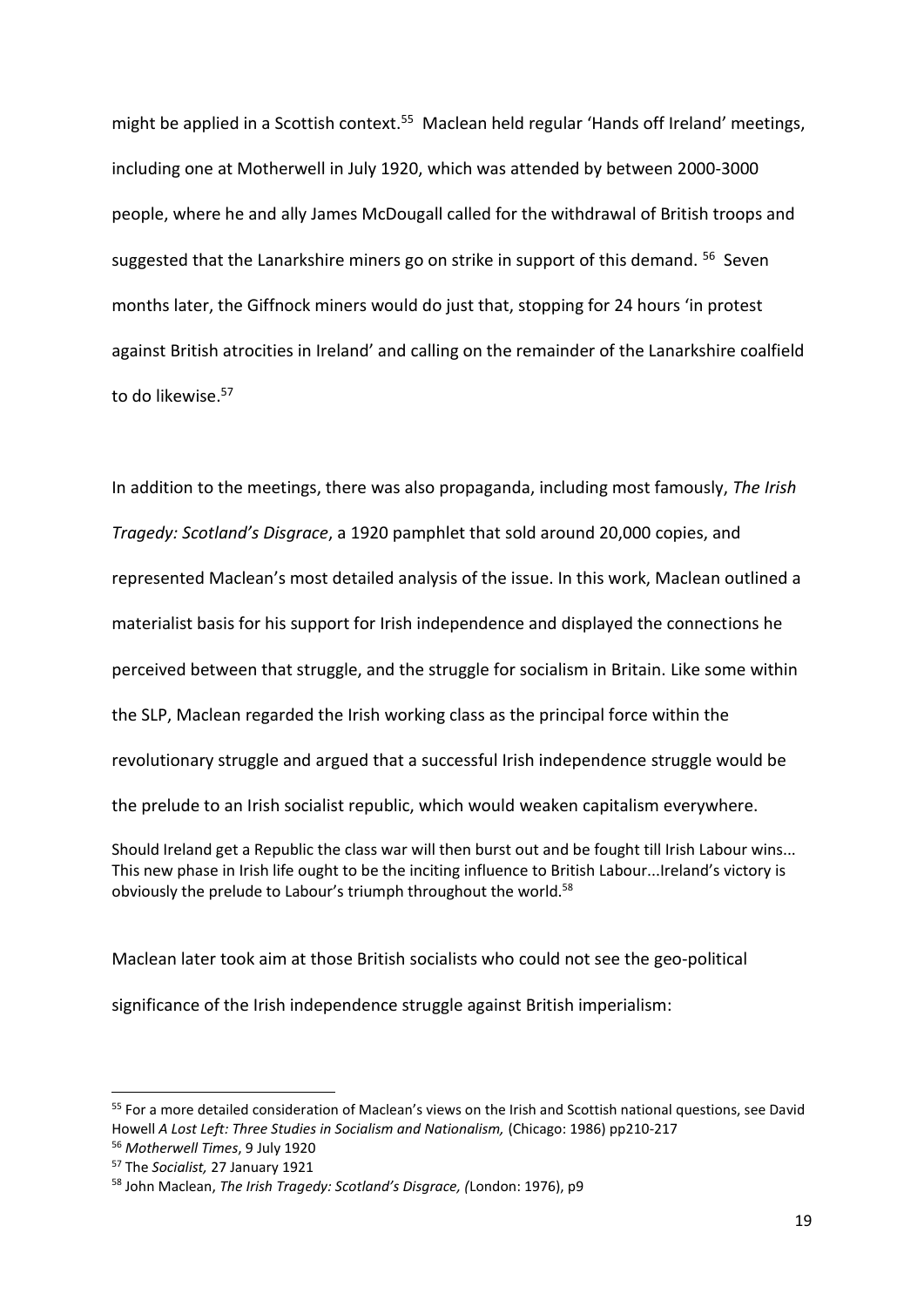The Irish situation obviously is the most revolutionary that has ever arisen in British history, but unfortunately lads who fancy themselves the only revolutionaries are too stupid or too obsessed with some little crochet to see the tight corner the Irish are placing the British in...The Irish Sinn Féiners, who make no profession of socialism or communism and who are at best non-socialists, are doing more to help Russia and the Revolution than all we professed Marxians in Britain.<sup>59</sup>

The efforts of the SLP in 1920-21 and John Maclean's BSP and Tramp Trust groups are among the most significant made by the British Left during the Irish Revolution. These efforts also included involvement by a group of SLP activists in a strike in Dublin, on the issue of Jim Larkin's imprisonment in the USA. <sup>60</sup> But by themselves, they were efforts that could not have a mass impact. Not only were these small forces, but they were also in decline at this point. As a result of its crisis over the formation of the CPGB, the SLP was struggling to survive and had effectively disappeared by the end of 1922. Maclean, brutalised by repeated imprisonment and politically marginalised by the CPGB, eventually died aged just 44 in November 1923. The larger organisations of the labour movement of course did have far more potential. But here, there was little will to act in such a fashion. Shortly after the start of the munitions boycott by Irish trade unionists in May 1920, a special TUC conference was organised to discuss Ireland. At this meeting, the Miners showed willingness to act by passing a resolution that called for industrial action, in the event of the government failing to end both the military occupation of Ireland, and the production of war materiel. But this resolution was neutralised by the NUR leader, JH Thomas, who ensured that the conference passed another resolution calling for a truce and the establishment of an Irish parliament with dominion status—a settlement that no section of the Irish revolutionary movement was advocating. Thomas was able to argue that the Miners' resolution would be enacted only if the government failed to move on the NUR

1

<sup>59</sup> David Howell, *A Lost Left,* p212

<sup>60</sup> Socialist, *5 August 1920*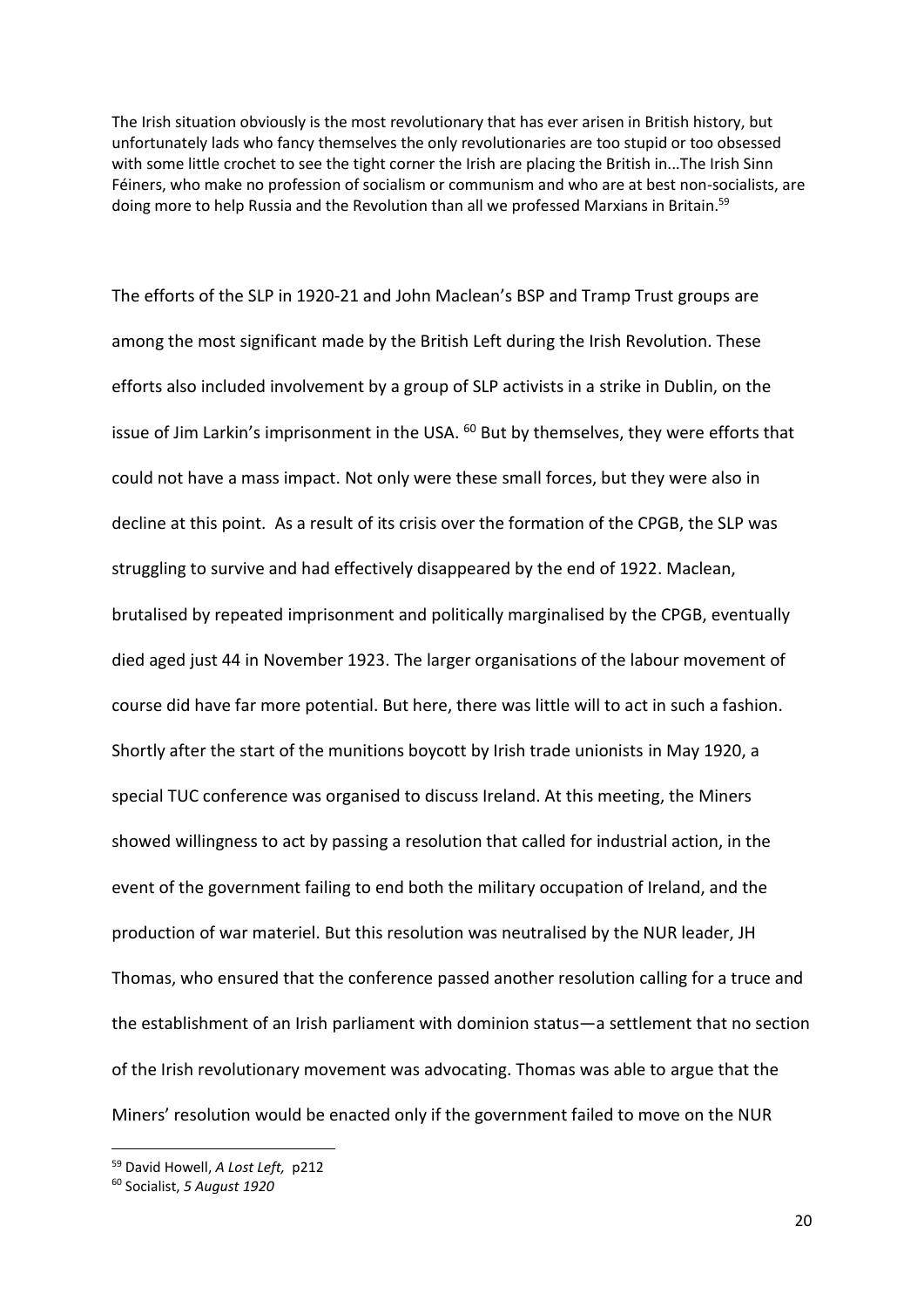proposal. <sup>61</sup> But when it is considered that Thomas had already met with Lloyd George the previous month and agreed with him that the munitions boycott was tantamount to a 'war upon the government', it is clear that he had little intention of supporting strike action, no matter that the government did or didn't do.<sup>62</sup> The *Socialist* in particular, recognised the crucial role that the British working class could play in support of the Irish independence struggle.  $63$  It duly criticised Thomas for failing to support the munitions boycott,  $64$  but it made little difference; in the period ahead, the British state would be responsible for some appalling acts of violence in Ireland, $65$  but there would be no action against it by the trade union leaders.

## **Partition**

During 1920-1921, the final outcome of the Irish Revolution remained unclear, but there were powerful forces within Irish society and the British state threatening to divert it away from the type of thoroughgoing social and political transformation envisaged by the more radical socialist republicans. A key debate in this respect was that surrounding the possible partition of Ireland. The suggestion that some of the Ulster counties be excluded from Home Rule had been mooted by the British government in 1913, and would remain central to their approach until the eventual creation of Northern Ireland in 1920-21. The crisis threw into relief some of the complexities of the Irish national question. It revealed substantial opposition to Irish independence from a considerable section of the protestant working

<sup>61</sup> *Times,* 14 July 1920

*<sup>62</sup> Times*, 6 June 1920.

<sup>63</sup> *The Socialist* 10 June 1920

<sup>64</sup> *The Socialist*, 24 June 1920

<sup>&</sup>lt;sup>65</sup> Many of which are detailed in the report of the Labour Commission to Ireland, (London: 1921), passim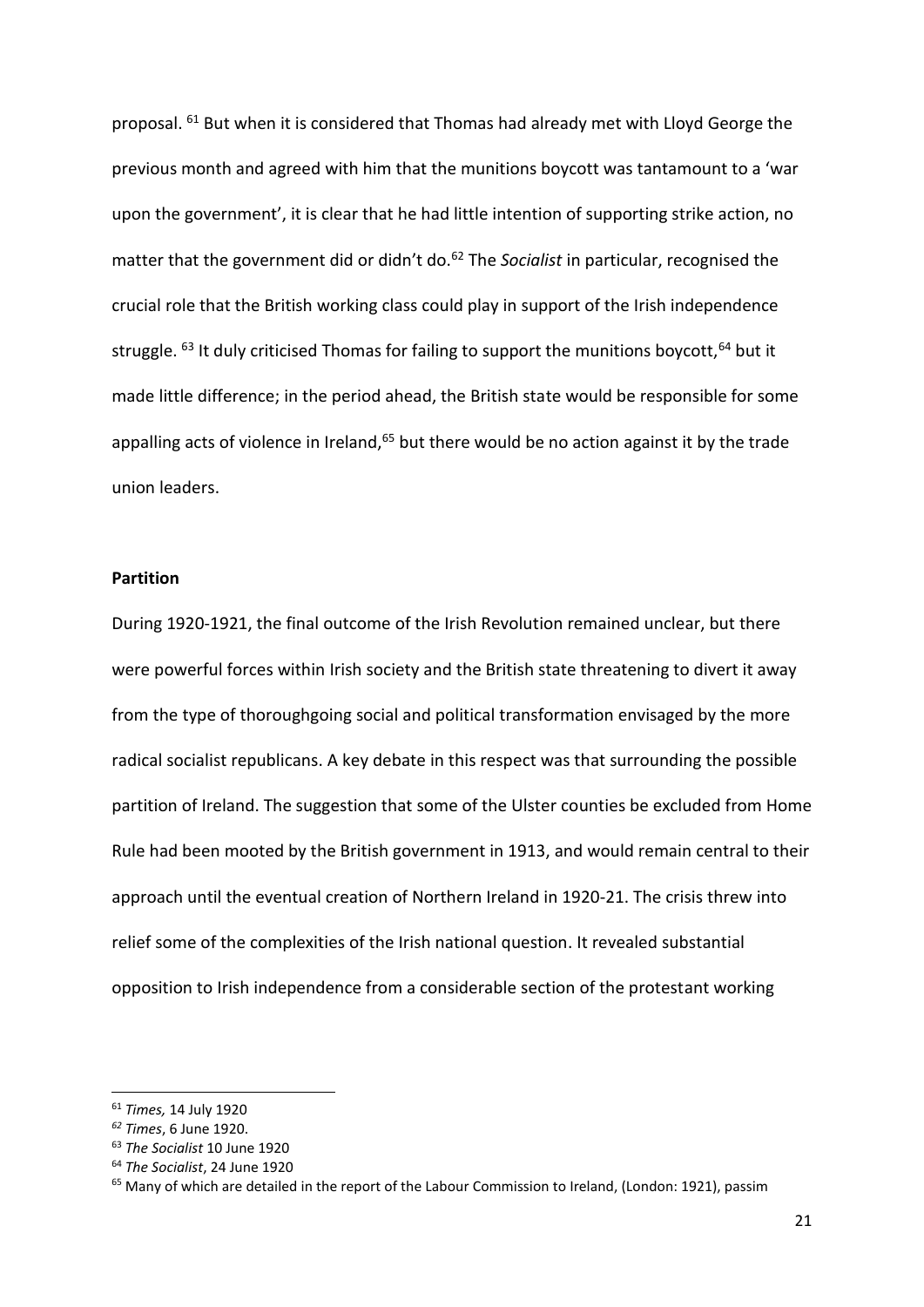class, which in turn would constitute a serious challenge to socialist thinking and practice in the period ahead.

James Connolly had written extensively on the threat of partition in 1913-14. His famous prediction that partition would generate a 'carnival of reaction' was an argument based primarily on material, class considerations; he was concerned about the impact the measure would have on Irish workers and feared it would 'destroy' the 'oncoming unity of the labour movement'.<sup>66</sup>These class-based fears were accompanied with sharp attacks on what Connolly considered to be the phoney nationalism of the IPP who had reluctantly accepted the measure, and the cynicism of the Ulster Unionist bourgeoisie, who stood to benefit from it. Connolly remained convinced that the Irish capitalist class was too weak to lead a struggle for full national economic and political independence, and that only Irish workers could achieve this. But while there was truth in his depiction of the Irish bourgeoisie--no section of this class, north or south, was able to lead this struggle to a successful conclusion- - Connolly never did tease out precisely why its north-eastern component was so supportive of the union and so uninterested in economic development elsewhere on the island. Rather than probe the connections of this class to British capitalist-imperialism, he appeared to regard unionism as based mainly on sectarianism and held out a hope that the exploited protestant working class would eventually recognise its true class interests and reject those who 'hide their sweatshops behind Orange flags'.<sup>67</sup> Connolly's ideas and approach would provide the framework for most Irish and British socialists in the post 1916 period, in their attempts to understand and deal with the issue.

1

<sup>66</sup> *Irish Worker,* 14 March 1914

<sup>67</sup> *Forward,* 11 March 1911.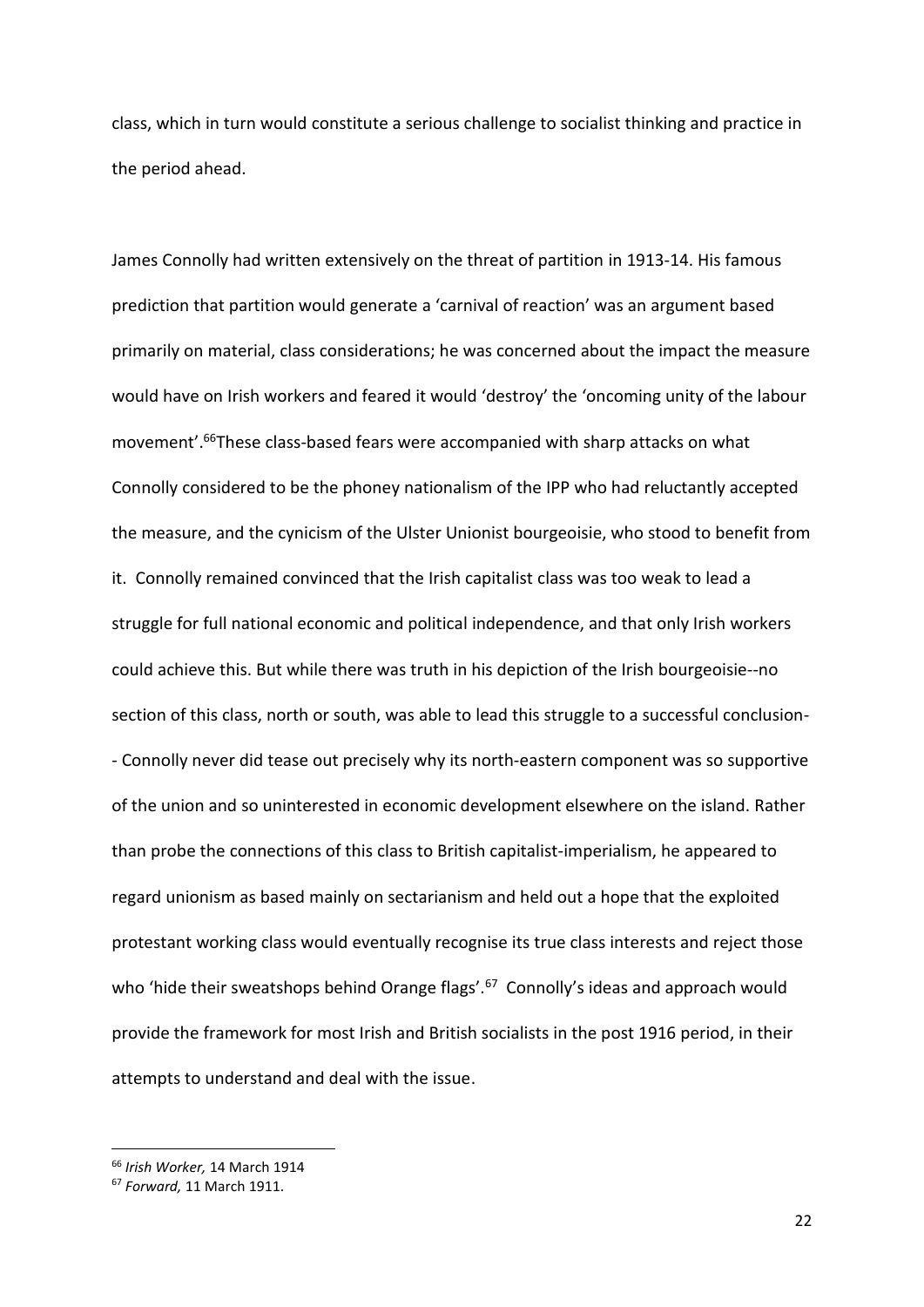Throughout these years, the entire Irish Left would remain hostile to the prospect of partition. Even in Belfast, which had a mainly protestant labour and socialist movement, all genuine labour and socialist political organisations were opposed to the measure and supported the principle of Irish self-government on a 32-county basis.<sup>68</sup> The reconstituted Belfast Labour Party was the principal socialist organisation in the city and in both the 1918 general election and 1920 Corporation elections, had successfully stood on such a platform.<sup>69</sup> Like their Irish counterparts, British Marxist organisations were hostile to the possibility of partition and also tended to the view that orangeism and unionism were ideological creations of the northern bourgeoisie, constructed to control and dupe the protestant working class. The BSP had made clear its objections to unionism and the possibility of partition in 1916. Dismissing protestant religious fears as 'a bogey largely created for political purposes', the *Call* described as 'absurd' the argument that Ulster was a homogenous unit. The newspaper outlined Ulster's economic importance to the rest of Ireland and concluded that partition would be akin to 'permanently depriving France of the territory now occupied by the Germans'.<sup>70</sup>

Sectarian violence reached exceptionally high levels during this period. In Belfast alone, 453 people were killed in the 2-year period during July 1920-July 1922. Although they made up just 25% of the city's population, 257 of these victims were Catholics. Around a quarter of Belfast's catholic population also lost their jobs, and 23,000 were forced out of their

<sup>&</sup>lt;sup>68</sup> Genuine, i.e. not the Ulster Unionist Labour Association, a yellow, bogus labour political organisation which was established by the Ulster Unionist Party in 1918 in order to maintain its grip over the protestant working class.

<sup>&</sup>lt;sup>69</sup> The four Labour candidates stood in predominantly protestant seats in 1918, receiving around a quarter of the votes. In 1920, Labour performed exceptionally well, gaining over 17,000 votes and 12 seats, making it the official opposition to the Unionists on Belfast Corporation

<sup>70</sup> *The Call*, 1 June 1916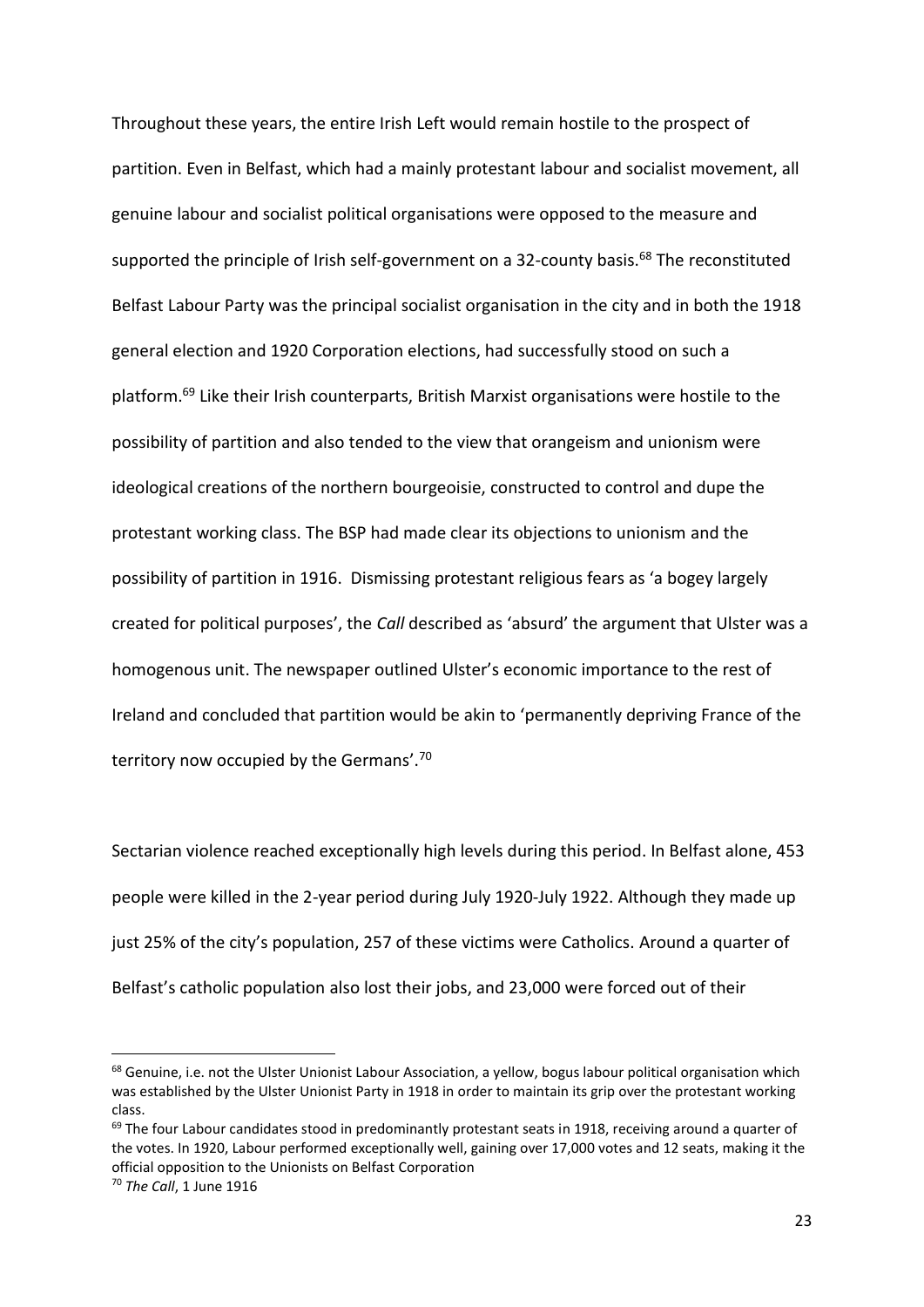homes.<sup>71</sup> Belfast Labour was also routed, with its North Belfast hall being burned down by loyalists and its candidates physically prevented from campaigning in the inaugural 1921 Northern Ireland parliament elections. This upsurge in political violence was commented upon by the British socialist press, but a deeper inability to explain the popularity of unionism within protestant society remained evident. Instead, unionism continued to be viewed as a 'yarn', spun by the industrialists to entrap the protestant working class. It continued to be viewed as a superficial ideology from which protestant workers might be detached. In September 1920, the *Socialist* rightly noted how the shipyard expulsions had included thousands of protestant socialists and trade unionists. It condemned the 'Carson Clique' for fomenting this violence in order to protect their class interests. As for those who carried out the attacks, they were dismissed as 'Orange fanatics' and the 'worst product civilisation has known'<sup>72</sup>. A slightly more developed view of unionism was offered a year later by the CPGB's Willie Paul. In his pamphlet, *The Irish Crisis,* he pointed out how the economic interests of the northern bourgeoisie were 'intertwined' with those of the British capitalism generally, and how this bourgeoisie was reliant for its continued prosperity on unfettered access to imperial markets.<sup>73</sup> But the materialism stopped there. The rest of Paul's argument constituted something of a flight both from Connolly, and reality. He predicted that during a 'revolutionary crisis' the 'peculiar psychology of Orangeism' with its 'fierce and violent hatred' of its enemies' might result in protestant workers turning against the unionist bourgeoisie and moving towards socialism.  $74$  To say that this was wishful thinking is perhaps an understatement. But throughout this entire period, the possibility that a key section of the protestant working class might exist as a labour aristocracy and

<sup>71</sup> Michael Farrell, *Northern Ireland the Orange State,* (London: 1980), p62.

<sup>72</sup> *The Socialist,* 16 September 1920

<sup>73</sup> William Paul, *The Irish Crisis,* (London: 1921), p1

<sup>74</sup> Paul, *Irish Crisis,* pp2-3.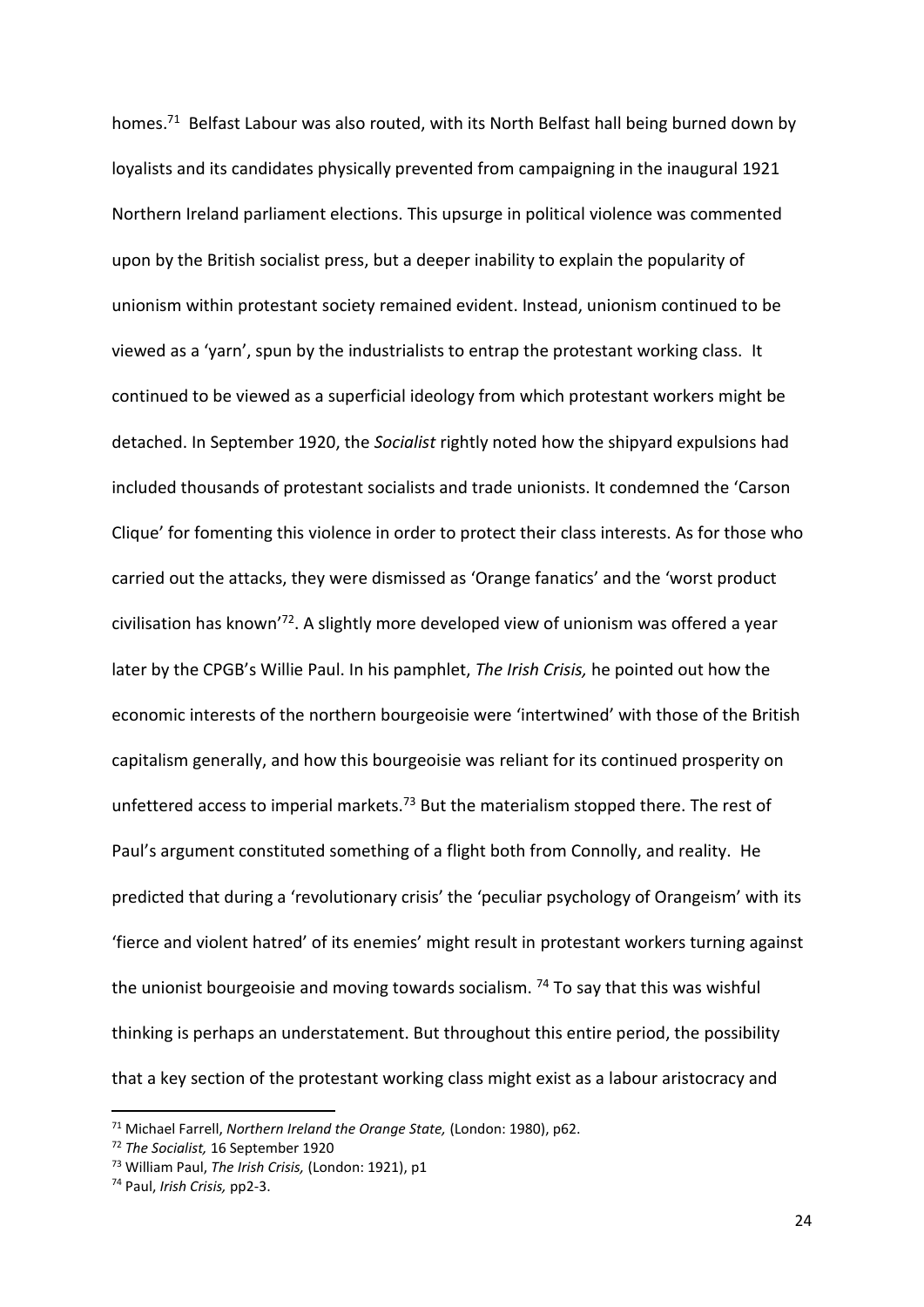consider its marginal material privileges to be bound up with Unionism was never interrogated by any section of the British Left.

#### **Communists, the Treaty and the Irish Civil War**

By 1921, the CPGB had become the dominant British Marxist organisation. Launched in August 1920, it was composed mainly of the BSP, along with sprinklings of other smaller groups. Other developments were also taking place. In the aftermath of the Russian Revolution, a new Communist International had been formed, which identified the national and colonial question as a subject of prime importance. As indicated above, Lenin's *Imperialism: the Highest Stage of Capitalism* had signposted this development. Flowing from his analysis was the view that the world had been divided into a small number of oppressor states and a large number of oppressed countries. For the first time, this brought the focus of European socialism onto those oppressed countries, which were now seen as important to the prospects of destroying capitalism globally. At the 1920 Comintern Congress, the national and colonial question was examined in depth. Distinctions were drawn between reactionary and progressive forms of nationalism and a set of theses drawn up which committed communists from imperial states to actively support revolutionary nationalist movements in colonies.<sup>75</sup>

In relation to Ireland, this suggested that British communists should offer active support for the struggle of the IRA against the British state. As if to clarify what was actually meant –and not meant--by this, Karl Radek offered the following prescription:

The International will not judge the British comrades by the articles they write in the *Call* and the *Workers' Dreadnought* but by the number of comrades who are thrown in gaol for agitating in the

<sup>75</sup> Lenin, *Speeches at Congresses of the Communist International*, Moscow (1972) p57.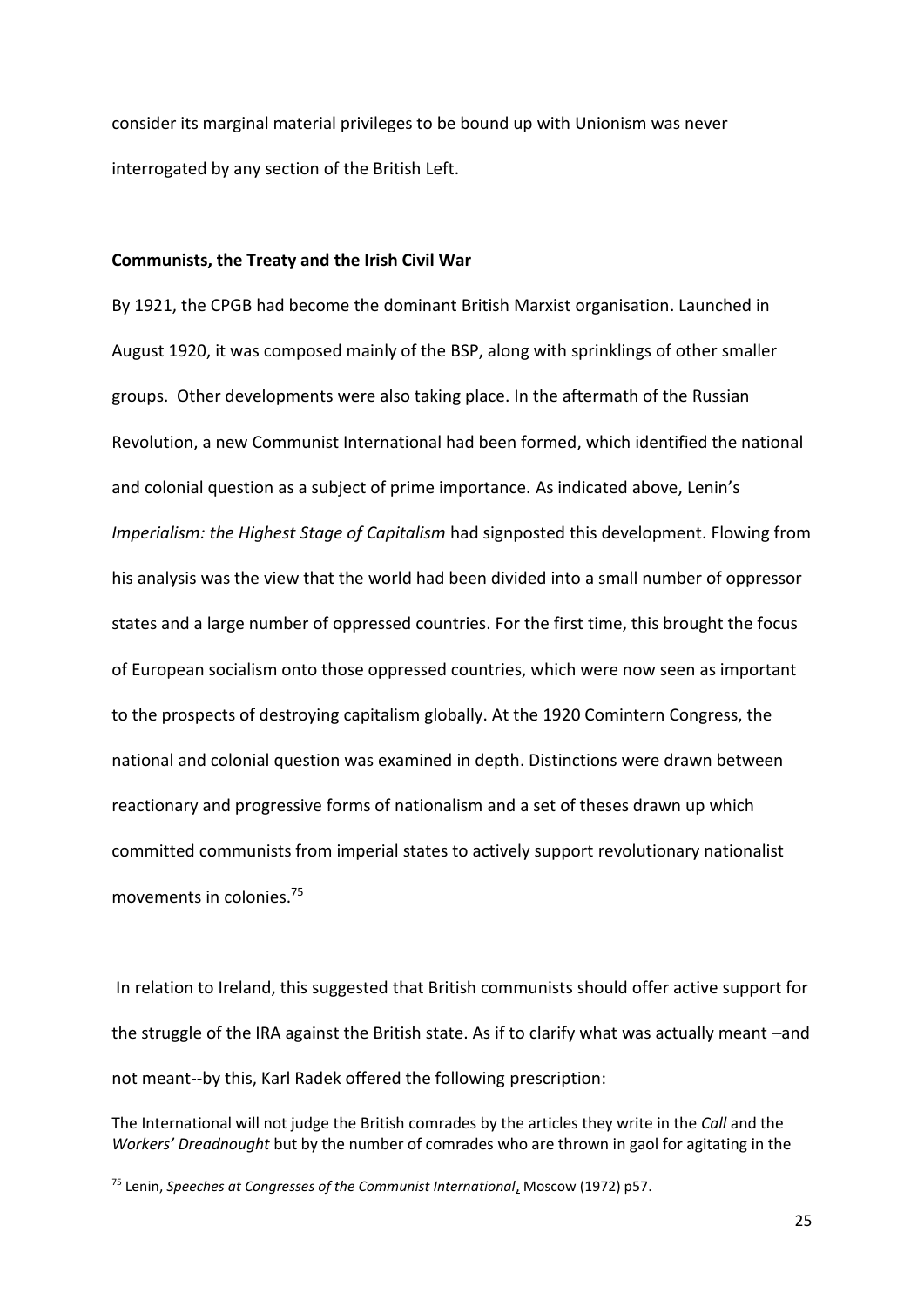colonial countries. We would point out to the British comrades that it is their duty to help the Irish movement with all their strength, that it is their duty to agitate among British troops, that it is their duty to use all their resources to block the policy that the British transport and rail unions are at present pursuing of permitting troop transports to be shipped to Ireland. It is very easy at the moment to speak out in Britain against intervention in Russia, since even the bourgeois left is against it. It is harder for the British comrades to take up the cause of Irish independence and anti-militarist activity. We have a right to demand this difficult work of the British comrades.<sup>76</sup>

The CPGB had in its ranks a number of theoreticians with an interest in Irish politics, but appeared reluctant to prioritise Ireland over Russia in this fashion. In his first comment on Ireland in the *Communist,* T.A. Jackson made it clear that this would not happen. He argued that while the Bolshevik forces were part of the 'World Army of Proletarian Revolution' the Irish question was at root a national question. With CPGB resources finite, the question 'was one of degree and urgency and on the grounds of superior urgency alone we can justify our concentration on the Russian aspects of the struggle'.<sup>77</sup>

The 1920 Comintern Congress was also significant because the Irish communists themselves had taken part. Their emergence would provide another ingredient to the revolutionary mix. Two delegates, Roddy Connolly and Éadhmonn MacAlpine, made the long journey to Petrograd and were involved in the discussions on the national and colonial question. They clearly saw in the theses a confirmation of their own strategy, which had been based around assisting Irish republicans in a clandestine fashion.  $^{78}$  The Irish communists, however, would not enjoy a fruitful relationship with their British counterparts. Connolly appeared unimpressed with the British communists from the earliest point, and later reflected that their 'mode of political life was far removed from anything like illegal or conspiratorial

<sup>76</sup> David Reed, *Ireland: The Key,* pp71-72.

<sup>77</sup> *Communist,* 9 September 1920

<sup>78</sup>'Comrade X' [Roddy Connolly], *Report of the Proceedings of the Second Comintern Congress,* London (1920) pp143-44.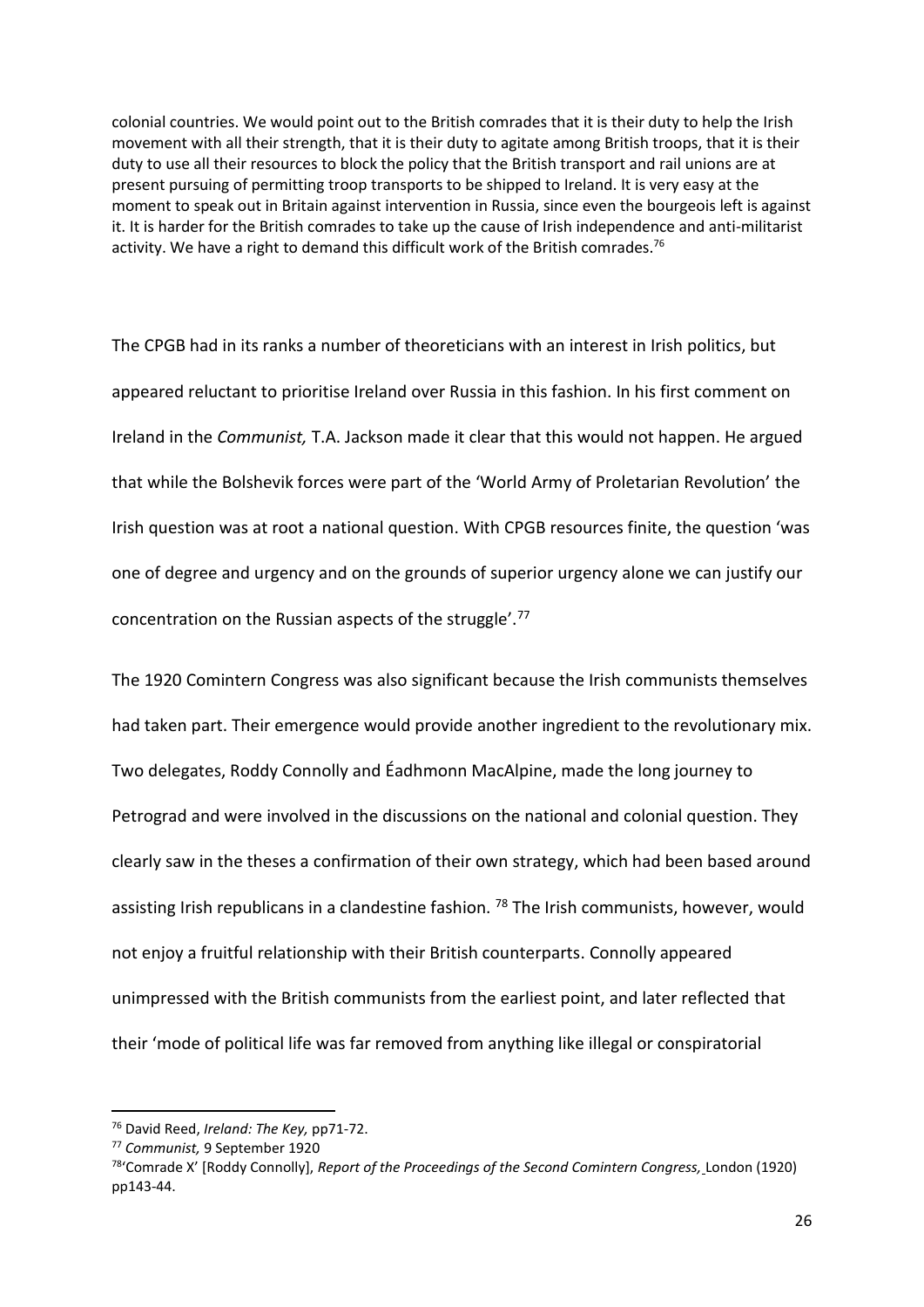activity.<sup>' 79</sup> In February 1921, whilst in Moscow, he submitted a report to the Comintern Executive (ECCI) which criticised the British communists for their alleged inactivity on the Irish question, noting that how, beyond the press articles, they had 'taken very little interest in helping the Irish communists.' In this report, Connolly held out the hope that a Liaison Committee of the two parties could be established, which would 'strengthen the connection between them<sup>80</sup> However, relations between Irish and British communists did not improve. In August 1921, the CPGB started an Irish *Workers' Republic* column in the *Communist,* which was originally penned by Connolly. At this time, the Irish communists were engaged in a final attempt to gain control of the SPI. In his articles, Connolly made caustic references to the leaders of the party, Tom Johnson and William O'Brien, who were also the two leading figures in the Irish Labour Party and trade union movement at this point. Supporting communists and exposing the manifold shortcomings of social democracy was a basic founding principle of the Third International, but rather than support Connolly against the Irish social democrats, the CPGB, irked by the tone of his remarks, decided to remove him as a contributor, commenting that they had 'neither preference nor choice' between these 'rival personalities'.  $81$  It is true that some of Connolly's remarks verged on the juvenile but this was still an unprincipled approach by the CPGB and opened up a breach that would never be properly healed.

In the subsequent period, British communists would develop little by way of a formal relationship with the CPI, preferring to cultivate links with republicans and Labour activists. With a Truce agreed between the republican leaders and the British state in July 1921, the

<sup>&</sup>lt;sup>79</sup> Tape of Roddy Connolly speech to the Ireland-USSR Friendship society, October 1974, courtesy of Mike Milotte.

<sup>80</sup> Russian State Social and Political Archives (RGASPI), 495/89/10/2-3, Report to Comrade Kobietsky for the Comintern Executive by Roddy Connolly, 10 February 1921.

<sup>81</sup> *Communist,* 15 October 1921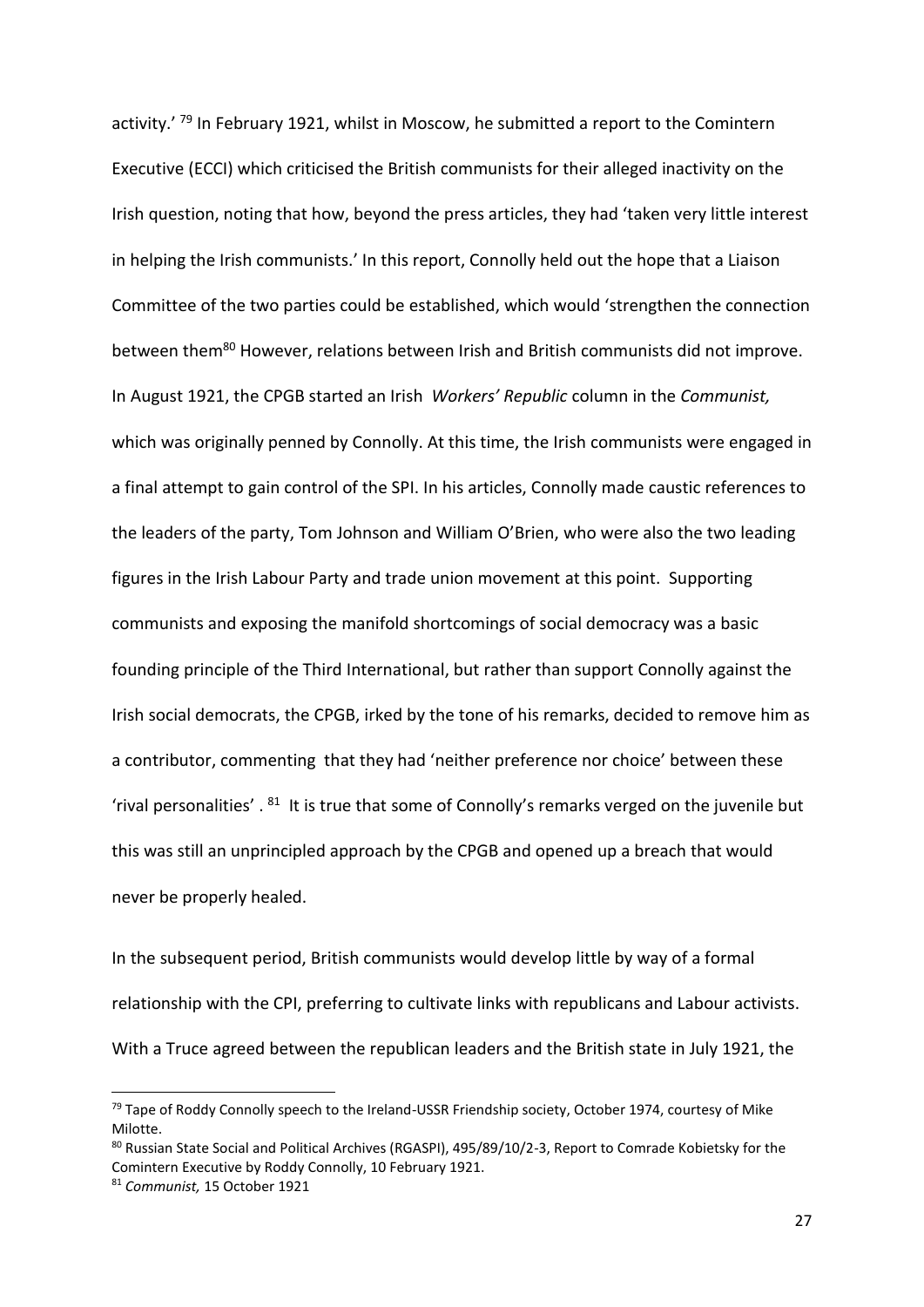political climate in Ireland became more settled, allowing for connections to be strengthened between the CPGB and some leading republicans. In November 1921, T.A. Jackson visited Dublin and also met with the leaders of a number of other organisations, including the ITGWU, ICA, as well as the local communists.<sup>82</sup> However, Jackson and the CPGB's actual understanding of the Irish Revolution, specifically the relationship between Irish republicanism and socialism, lacked the clarity of the work that had been published by Seán McLoughlin in particular in *the Socialist* and appeared uncertain and inconsistent. For example, in April, he argued that socialists should support Irish independence because it would pave the way for socialism. He contended that whilst an Irish republic would not be socialist, it was a necessary step towards the Irish working class 'freeing itself from the need to subordinate their class interests to the cause of national unity.'<sup>83</sup> It was an analysis dismissed as 'Menshevist' by his fellow CPGB member, P.L Gray, who argued that it would be a mistake to offer uncritical support to an Irish capitalist republic and how in their propaganda, British communists needed to highlight the dangers of nationalism and reinforce how the 'Cause of Dublin Castle was the Cause of the British Capitalists'. <sup>84</sup>

The main focus remained the negotiations between republican leaders and the British state. In December 1921 this eventually produced a Treaty that established a 26 county Irish Free State within the British Empire, and also copper-fastened partition. According to his own accounts, Willie Gallacher was tipped off about the agreement and travelled to Dublin, where he advised republicans to oppose the Treaty, arrest the plenipotentiaries who had signed it and issue a proclamation with some CPGB-inspired social policies. Gallacher was

<sup>82</sup> *Communist,* 26 November 1921

*<sup>83</sup> Communist*, 2 April 1921

<sup>84</sup> *Communist,* 14 April 1921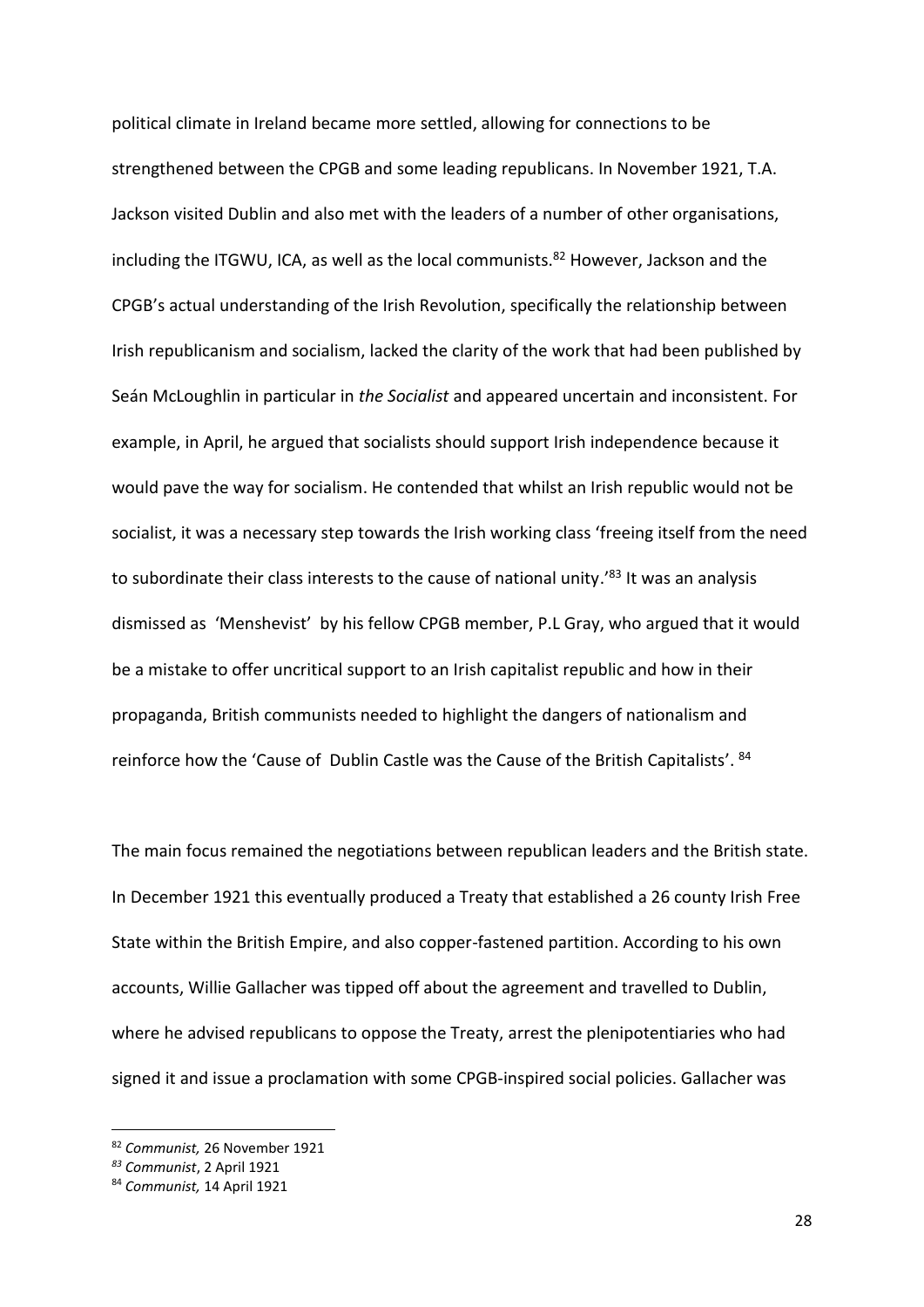welcomed as a friend by Cathal Brugha, Liam Mellows and Rory O'Connor, but—not surprisingly—his suggestions were politely declined. <sup>85</sup> The CPGB itself had expected that the talks might break down on the issue of the oath, and appeared surprised by the Treaty. Uncertainty characterised its early attempts at analysis. In his first post-Treaty deliberation, Jackson criticised the British government for refusing to allow an Irish republic and for continuing to support unionism. The British had, he argued 'gained much and lost little...except their dignity and honour'. His article, however, said little about the Treaty itself, or the class interests that it seemed to uphold, beyond the somewhat vague observation that Irish workers would be 'disappointed' by it.<sup>86</sup> The contrast with the CPI position was striking. The Irish communists clearly believed that the class divides within the nationalist struggle, which the Sinn Féin leaders had attempted to conceal, had now been blown open. On the same day of the Jackson article, the Irish communist newspaper offered a withering class analysis, which depicted Michael Collins as an 'imperialist careerist' and forecast 'civil war and social hell' should the agreement be ratified.<sup>87</sup>

In the following week's edition, Jackson displayed again that he was out of touch with Irish communist thinking, when he stated that while nobody pretended to like the Treaty wholly, 'nobody denied that in its substance it represented a gain on 1914'. Jackson continued that 'those who should be qualified to judge' had no faith in the ability of republicans to maintain a military struggle. He indicated that an economic revival as a result of peace might take place, and that this would open up class differences and the emergence of a

<sup>85</sup> Greaves, *Liam Mellows,* pp268-69

<sup>86</sup> *Communis*t, 17 December 1921

<sup>87</sup> *Workers Republic*, 17 December 1921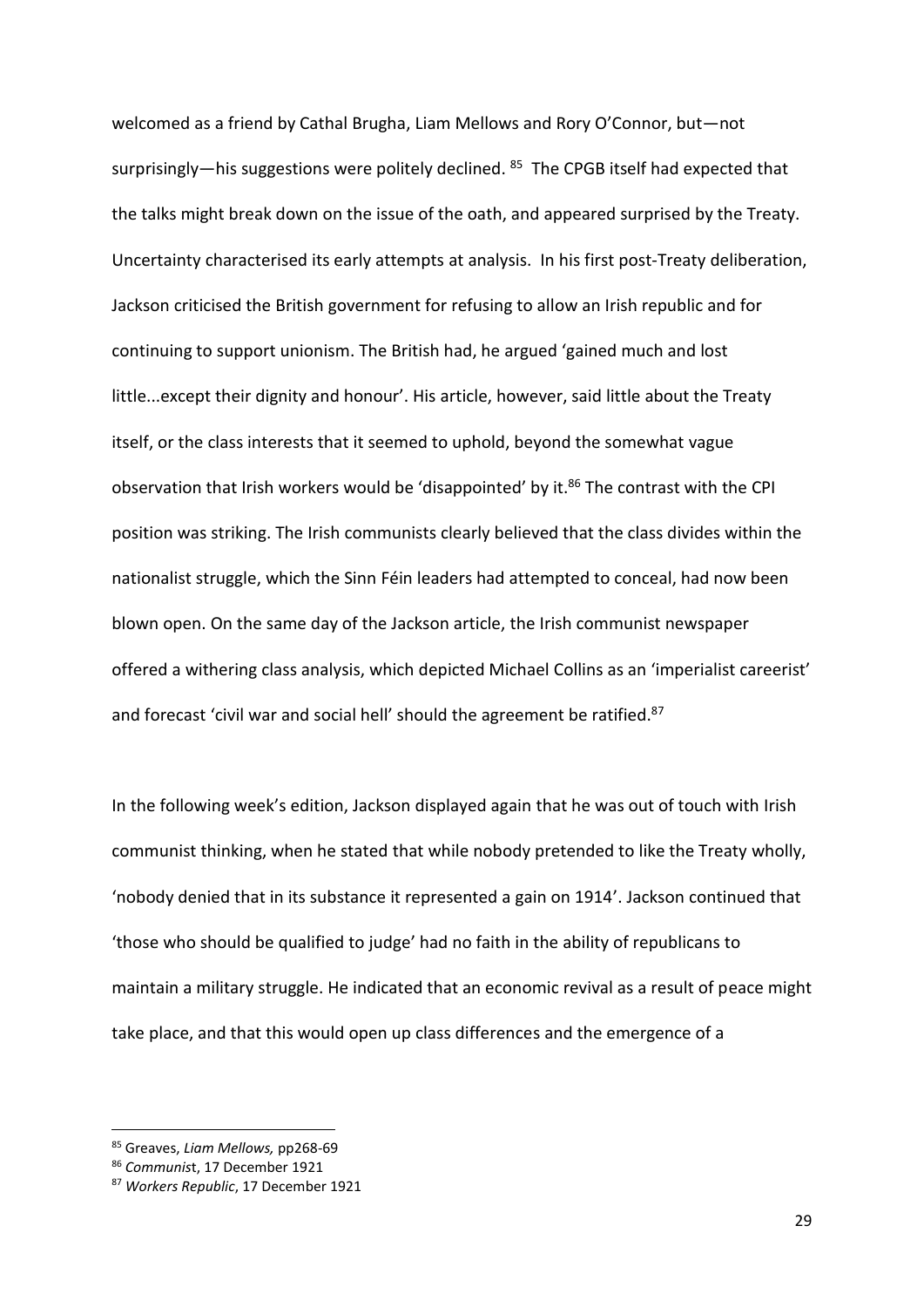proletarian party.<sup>88</sup> Much of this was at odds with the position of the CPI, who even at this early stage were now predicting and preparing for civil war. However, one week later, the CPGB executive released a statement which displayed a substantial shift towards the Irish communist position. Here, the Treaty was redefined as an agreement forced upon Ireland by British imperialism and designed to safeguard Britain's imperialist interests. The statement made clear that the CPGB associated itself with the Communist Party of Ireland analysis 'in its refusal to recognise this Treaty as anything but the death-knell of the Irish Republic.'<sup>89</sup>

Clearly then, the CPGB position on the Treaty had been confused and diffident. The strident analysis later praised by Reed and Bell emerged only after the party was shunted into line with the CPI position. In April 1922, the political picture in Ireland seemed to become clearer, if more tense, when a section of the IRA, which included socialist republicans Liam Mellows and Peadar O'Donnell, seized the Four Courts in Dublin. As well as being the centre of the Free State's judicial system, the takeover had an obvious symbolism, in that it had previously been occupied by republicans during the Rising. Around the same time, CPI leader Connolly travelled to Germany in an attempt to regularise relations between the Irish communists and the ECCI. His communications here also offer more insights into Irish communist relations with their British comrades. In his report, Connolly continued to complain that the CPGB had been of no assistance to the CPI or the Irish revolutionary struggle. 'They have helped us in no way financially, materially, morally', he pointed out,

1

<sup>88</sup> The *Communist,* 24 December 1921

<sup>89</sup> The *Communist,* 31 December 1921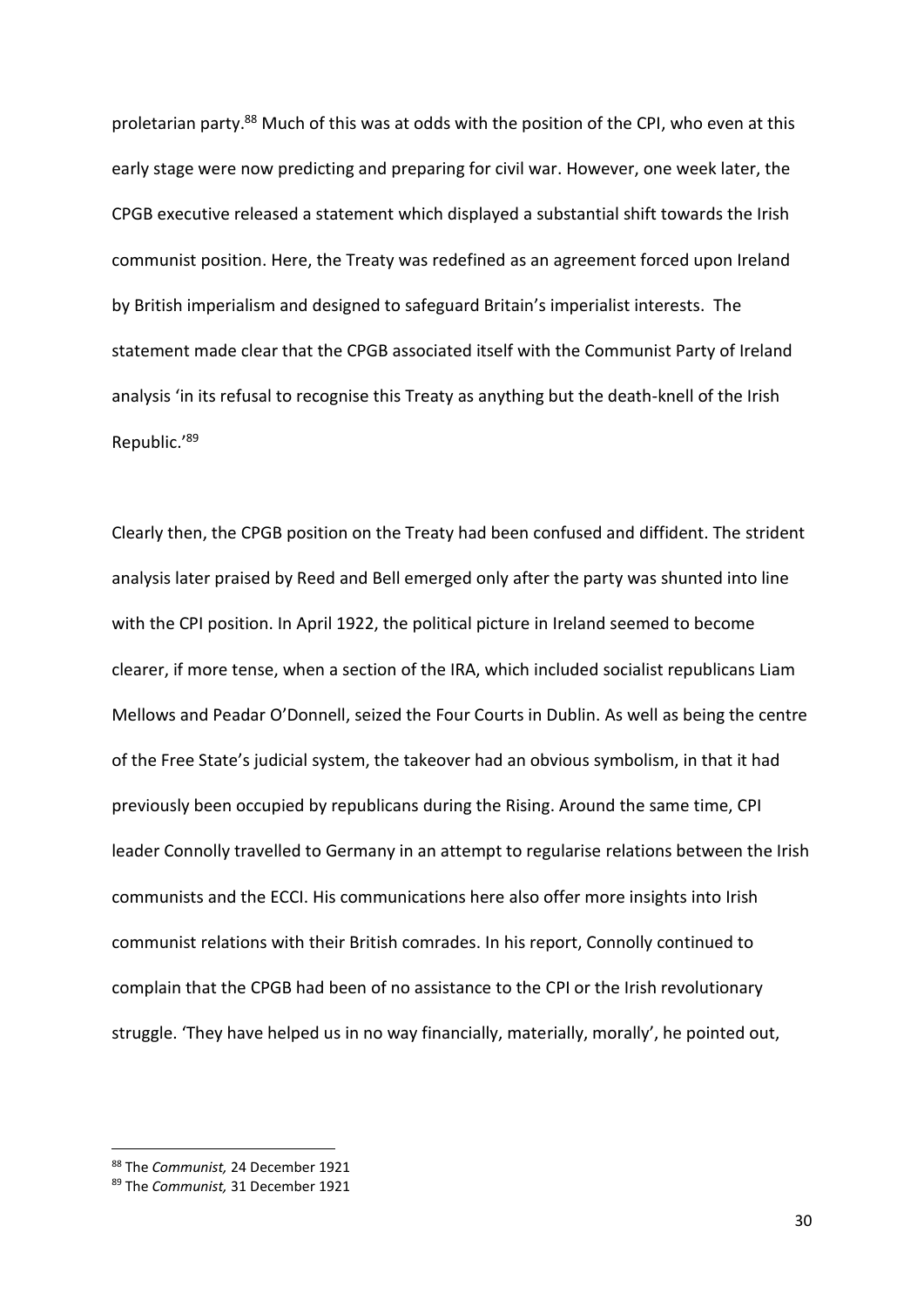'despite all the theses they...do not help our press, carry out no propaganda among British soldiers in Ireland'. <sup>90</sup>

The eventual outbreak of Civil War in June 1922 created a political environment fraught with danger for the communists. The context in which it occurred, where neither the Treatyites nor anti-Treatyites had made much reference to social or economic issues, served to confuse and divide workers. By any normal standards, this was not conducive to the development of working class politics. But the communists did not see it like that. On the contrary, as a result of the bourgeois class forces that it considered stacked up behind the Free State regime, the CPI saw in the Civil War a historic opportunity to build up its political strength. It believed that the anti-Treaty republicans might be persuaded to shift to the Left, in order to garner the support of the working class for the Republic. The ECCI shared this view and in the aftermath of the outbreak of conflict, it intervened. ECCI representative, Mikhail Borodin, was dispatched to London. On 14 July he had a meeting with the leaders of both the British and Irish communist parties and on 15 July interviewed the Irish leaders separately.  $91$  The purpose of these meetings was to review the situation in Ireland 'with a view to working out a programme to embrace the various groups and classes that make up the Irish people.<sup>' 92</sup> The outcome of this in the immediate term was a 10-point socialist programme, which Roddy Connolly and Seán McLoughlin presented to anti-Treaty IRA leaders a week later in Fermoy, County Cork.<sup>93</sup> According to Connolly, Lynch was sympathetic, but outlined the primacy of the military struggle. A second outcome of this

<sup>90</sup> RGASPI, 5/3/581/9-17, Report to the Comintern on the Irish Party, R.Connolly, Berlin, 12 April 1922 91RGASPI, 495/89/13-6/10, Borodin Interviews Delegates from the Irish Party, 15 July 1922.

 $92$  National Archives (UK) CAB 24/138/cp4132, Report on the Revolutionary Organisations in the United Kingdom, 27 July 1922.

<sup>93</sup> Mike Milotte, 'Communist Politics in Ireland 1916-45', PhD thesis, (1977) p110.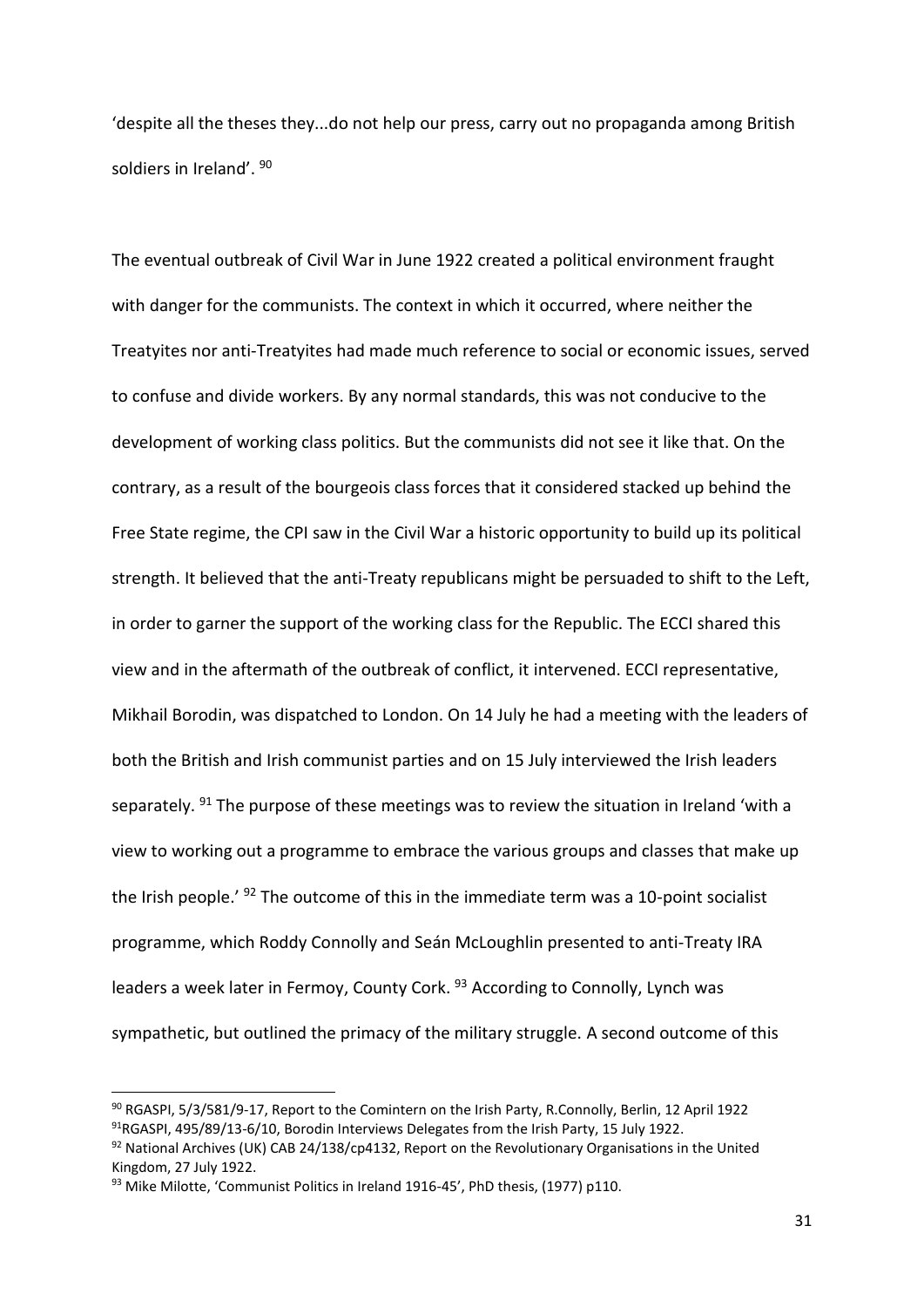meeting was the establishment of more formal relations between the two parties. CPI official, George Pollock stayed in London, to help out with the production of the *Workers' Republic* paper, which was banned in Ireland. A room in King St was rented from the CPGB to assist with this task.

Over the next few months, the communists made strenuous efforts to influence and assist the IRA. Seán McLoughlin rejoined the IRA and led a flying column in Limerick. Connolly travelled to Germany in an unsuccessful attempt to secure an arms deal for the republicans. The CPGB also did its best to influence the IRA directly. In September, McManus and JT Murphy travelled to Dublin to meet with the IRA leadership. There, they presented the republican leaders with a social programme similar to that drawn up earlier by Connolly and McLoughlin. The CPGB leaders reported the response as 'excellent' and stated that many republicans were willing to support communism. An agreement was signed between the 2 delegations, pending acceptance by their respective executives. The subsequent CPGB perspective was optimistic in the extreme:

If by every possible means, military, economic, political, help can be rendered the IRA by the communist movement, thus demonstrating by deed the fundamental unity of purpose in their movement and the struggle towards communism, the future of the republican forces is one with ours.<sup>94</sup>

Pollock may have accompanied the British communists on this trip. In 1948, he recalled a 1922 meeting with two British communists and IRA leaders. Pollock insisted that at this meeting the proposition was put to the IRA that they popularise the social programme and establish a provisional government in the south. He claimed that IRA Quartermaster, Tom Derrig, whilst repeating the line about the importance of the military struggle, nonetheless

<sup>94</sup> RGASPI, untitled CPGB report to ECCI, 495/89/13/82-84.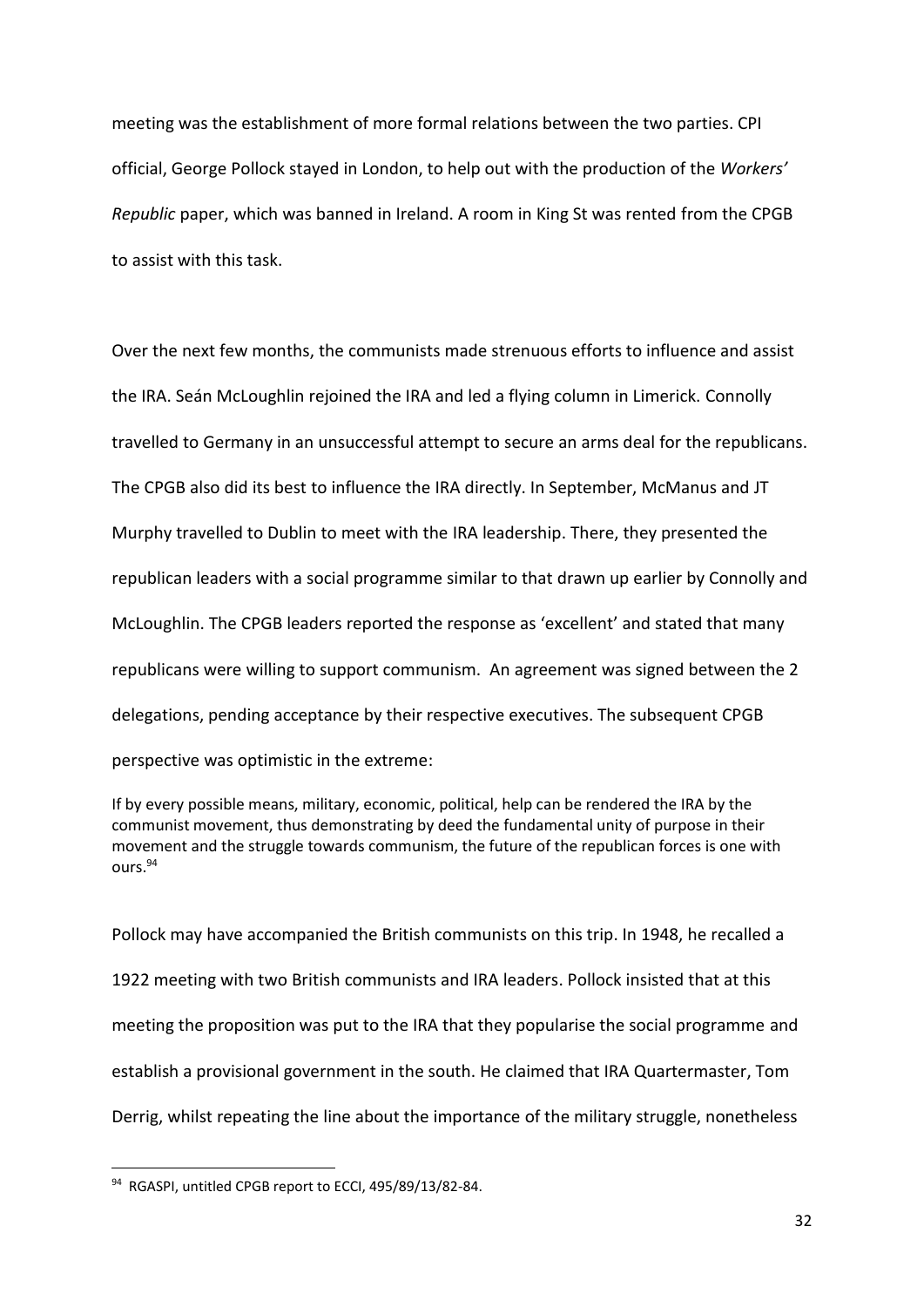suggested that the communists go ahead and set up such a government, 'promising that it would have the support and protection of the IRA.<sup>95</sup> However, despite the optimism of the communists, the Civil War was proving disastrous for the IRA. The Free State took control of Dublin after one week of heavy fighting and by mid-August had dislodged the republicans from their remaining strongholds further south. From that point onwards the IRA was forced into a guerrilla campaign, which although partly successful against the British, was unlikely to prevail in the zero-sum battle context of civil war. By October, the tide was flowing strongly in the direction of the Free State. Feeling that it was now possible to strangle IRA resistance completely, the regime announced the establishment of military courts with the power to pass death sentences. In November 1922, the executions began.

In October, a delegation of seven CPI members attended a CPGB conference at Battersea Town Hall. Their aim was to secure a greater level of support and involvement from the British party. At the conference, a resolution was passed, which 'heartily agreed' with the analysis and strategy of the CPI. This of course was based on continued communist involvement in and support for the anti-Treaty IRA. Whatever about the sagacity of such a policy, the CPGB support of the CPI position did suggest a more positive state of affairs between the two parties. However, it was a facade. Underneath, the relationship was close to breaking point. McManus and Murphy were now of the view that the only obstacle to the recruitment of left-wing Irish republicans and labour activists to communism was the chaotic CPI itself.<sup>96</sup> On the other hand, the Irish communists remained dissatisfied with the British party, claiming that all they were getting by way of help were 'pious resolutions.' Connolly spoke at Battersea and in his speech appealed to British communists for assistance

1

<sup>95</sup> *Irish People,* 14 February 1948.

<sup>96</sup> RGASPI, untitled CPGB report to ECCI, 495/89/13/82-84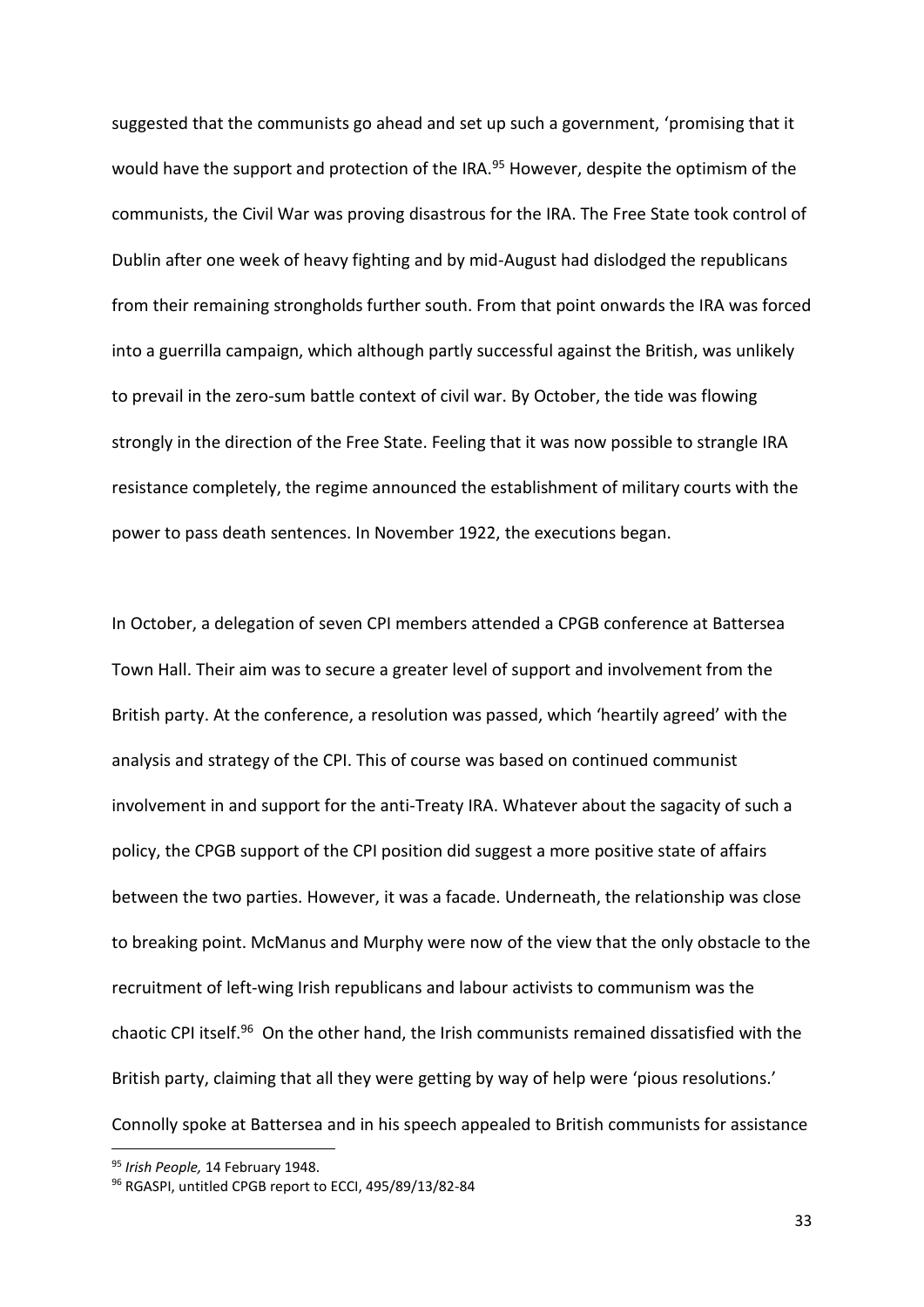in the propaganda work against the Free State and 'imperial England'.  $97$  In response, the CPGB committed itself to the creation of 'Hands off Ireland' committees, which were designed to prevent the transport of war material to the Free State. <sup>98</sup> Later, there was also talk by the CPGB of organising a freeze on exports to the Free State.<sup>99</sup> This was very much the type of activity the Comintern wished to see from British communists, but the commitment appeared to be purely verbal. No 'Hands off Ireland' activity took place and no freeze on exports to the Free State was attempted. The CPGB would be later criticised by Moscow for its lack of input into the Irish revolution.<sup>100</sup> But by that stage, the CPI, and indeed the Irish Revolution itself, would have long passed into history.

The remainder of the story of British communism and the Irish revolution is an unhappy one. Relations between the CPI and CPGB worsened. The IRA was effectively defeated by December 1922 and although the Civil War would continue into April 1923, its outcome was not in doubt. The CPI, small, never particularly stable, and unable to speak with just one voice on what constituted the appropriate level of communist involvement in the republican struggle, toiled in this difficult environment. The party became more divided in the aftermath of the 1922 Comintern Congress, following a shift in strategy by the ECCI, which encouraged communists to withdraw from active involvement in the IRA and offer only 'moral support' to republicans.<sup>101</sup> One casualty of this division was Connolly, who lost his

<sup>97</sup> National Archives (UK) Report on the Revolutionary Organisations in the United Kingdom, CAB 24/139/cp4292, 26 October1922.

<sup>98</sup> RGASPI, Report of the CPI to the ECCI from October 1921 to October 1922, 495/89-16/69.

<sup>99</sup> Labour History Archive and Study Centre, James Klugmann Papers, untitled notes for history of the CPGB, CP/Ind/Klug/03/05

<sup>100</sup> ECCI, *The Communist International between the Fourth and Fifth Congresses,* London, (1924), p37. This report noted that the CPI (which was by then defunct) needed more 'material support' from the CPGB. 101 RGASPI, 495/89/11-6/7, Resolution of the ECCI Presidium on the Irish Question, 13 December 1922.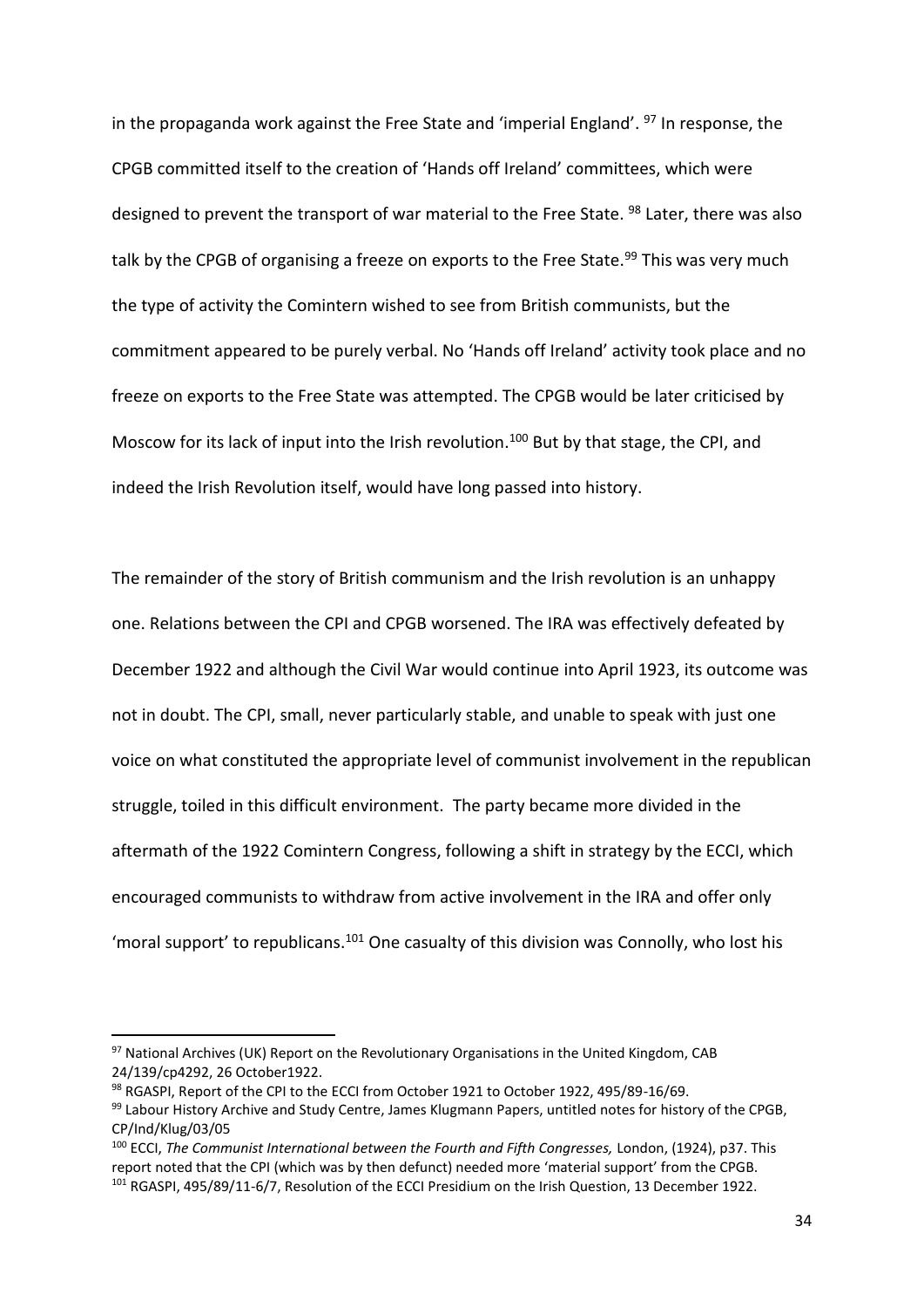leadership of the party, being temporarily replaced by former CPGB activist, ABF White. <sup>102</sup> White had no experience of Irish politics and her installation as leader could only have come through CPGB pressure. Throughout this period, the CPGB played an unfortunate role in deepening the crisis of the CPI, setting itself up as an adjudicator on the precise definition of 'moral support' and dispatching Tom Bell to the reconvened CPI conference in February 1923 to ensure that the Irish communists accepted this definition.<sup>103</sup> By the end of 1923, the CPGB was in cahoots with the recently-returned Jim Larkin, clearing the way for the final dissolution of the CPI. But by this stage, the Irish Revolution was long gone. Republicanism had been battered to defeat and the Left had been vanquished. British communists would be involved for a period thereafter in the attempt to build an alternative to Free State neocolonialism and Orange reaction, but assessment of these efforts is beyond the scope of this article.

# **Conclusion**

**.** 

On the eve of his execution in May 1916, James Connolly had an emotive final meeting with his wife Lillie and eldest daughter, Nora. During the visit, Connolly, reflecting on his actions, and what he knew to be the outlook of the British Left, asked Nora if she had seen any of the socialist newspapers. When Nora replied that she had not, Connolly retorted 'They will never understand why I'm here...they will all forget I am an Irishman'. <sup>104</sup> As we have seen, these would prove to be prophetic words, because in 1916, very few socialists did understand why James Connolly had ended up in the GPO. Most saw the Rising as a nationalist rebellion, an act of militarism, which could not serve working class interests.

<sup>102</sup> RGASPI, 495/89/22-12/17. Resignation of Roddy Connolly to secretary of ECCI, 20 February 1923. <sup>103</sup> RGASPI, 495/89/22/35-36, ABF White and JJ O'Leary to Comintern, 22 August 1923

<sup>104</sup> C.D. Greaves, *The Life and Times of James Connolly,* (London: 1961), p420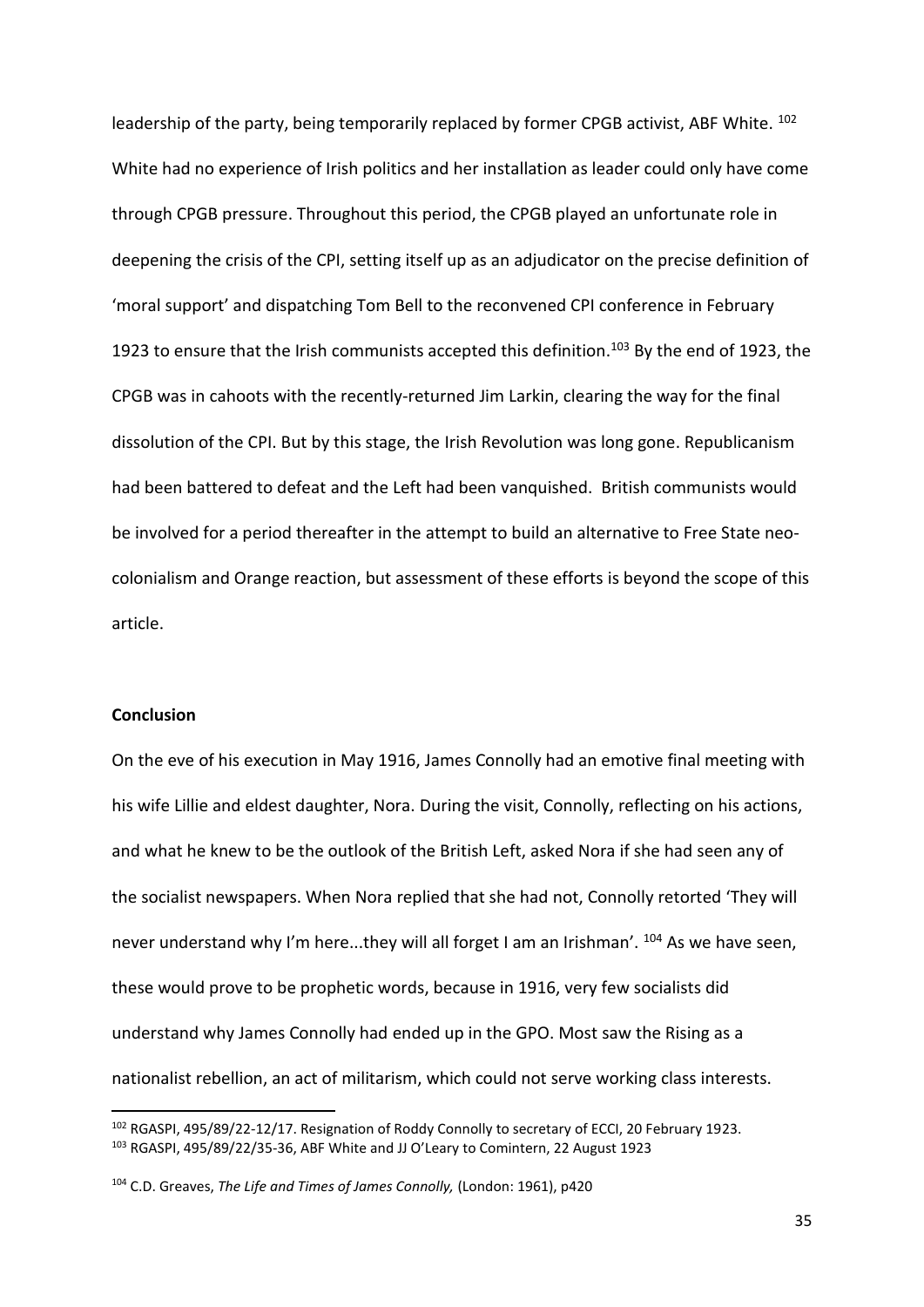Attitudes would change. Throughout much of the ensuing Irish revolutionary period, British socialists would become more aware of the reasons behind Connolly's actions in 1916, more able to distinguish between reactionary bourgeois nationalism and revolutionary antiimperialism, more understanding of the connections that existed between revolution in the colonies and socialism in the metropolitan states themselves. But how should their efforts be judged and what legacy, if any, did it create?

1916 can be seen as a low point for British socialism in its understanding of the realities of Irish revolutionary politics. Marx and Engels may well have offered a theoretical and practical guide to the Irish national question for British socialists, but it is clear that in 1916, the British Left's response owed more to the ideas and thinking of the Second International—the same International that in 1907 had debated the merits and demerits of a 'socialist colonial policy<sup>105</sup> and the same brand of socialism that in 1914 would watch on, and in many instances cheer, as the European working class marched to the killing fields of France and Belgium. The need for a more penetrating analysis of the relationship between nationalism and socialism in colonial states, and the notion that the political terrain of a colonial state differed to that of a colonising state, and required a different response from socialists, was not widely understood or accepted by European socialists in this era—and certainly not by most British socialists.

The violence of the British state and its decision to meet a popular movement for Irish freedom with force and repression eventually brought about a change in the attitudes of the British Left. The global context was also different by the stage. The first successful

<sup>105</sup> Neil Redfern, *Class or Nation,* p20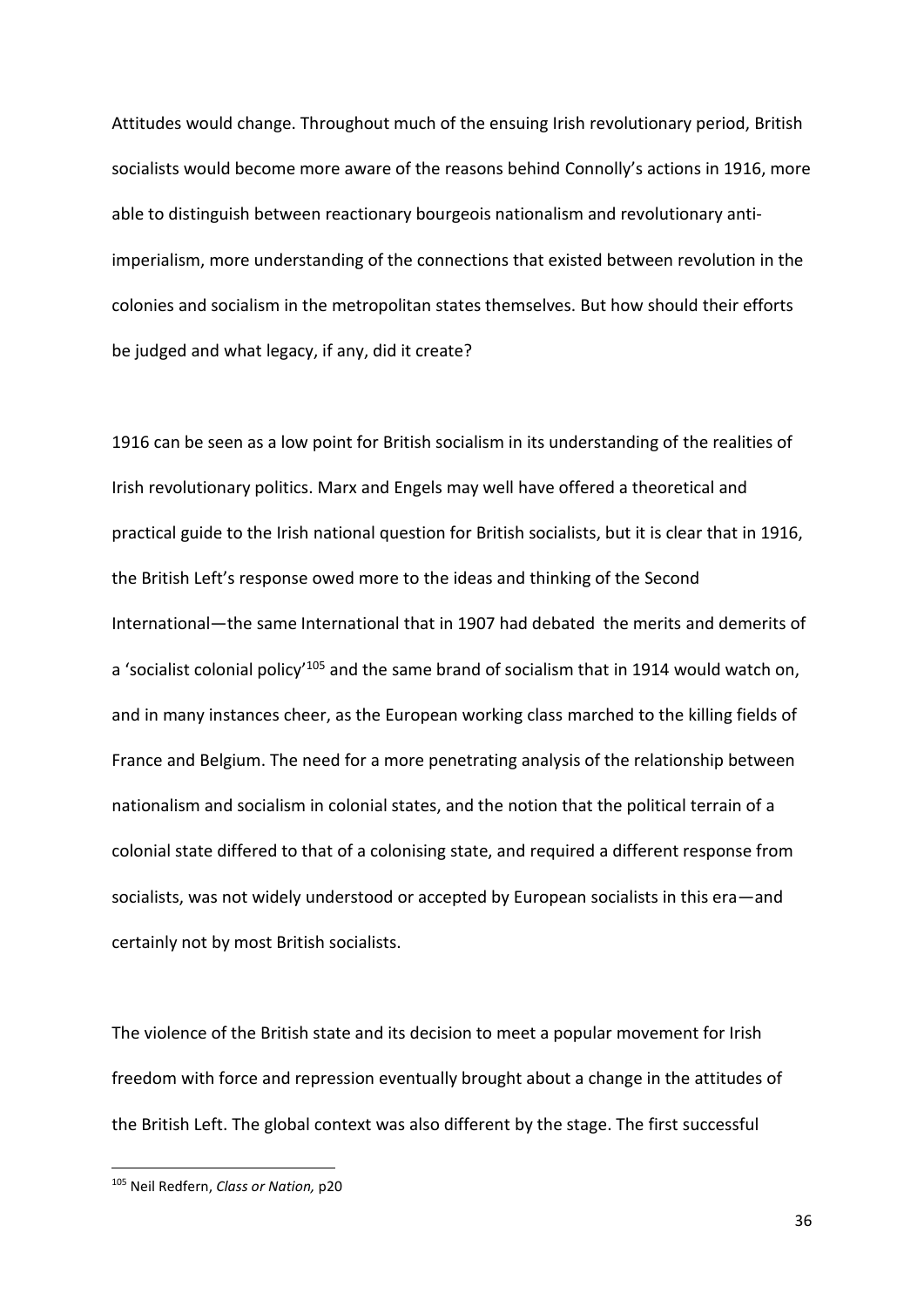socialist revolution had taken place. Coupled with this was a developing understanding of the importance of the national and colonial questions. This led to greater emphasis on the Irish independence struggle, and greater support for it. During the War of Independence, the most significant organisation was the SLP. Unlike other groupings, the SLP forged direct links with sections of the Irish revolutionary movement. The party based its support for Irish freedom on materialist grounds and appeared more aware of the connection between the anti-imperialist struggle in Ireland and the struggle for socialism in Britain. A similar approach was also in evidence from John Maclean and his small band of revolutionary socialists in Glasgow. But In both instances, the organisation was weak, and the influence was limited. The SLP was finished by 1922 and Maclean would be dead by 1923.

The responsibility for organising British revolutionary socialism's involvement in the Irish Revolution passed to the CPGB. The organisation had in its ranks a number of leading activists and theoreticians with a long-standing interest in Irish revolutionary politics. The CPGB was small by international communist standards, but still had a membership of around 12,000—which made it several times larger than that of the combined forces of the SLP and Maclean. Moreover, it could also draw on the support and resources of the Communist International, which had identified a successful Irish anti-imperialist struggle as central to one of its most important strategic aims--the weakening of the global power of British imperialism.

However, the CPGB would have a more restricted input into the Irish revolution. The organisation did produce propaganda and attempted to build a rationale for socialist support of the Irish independence struggle. The CPGB also made connections with some

37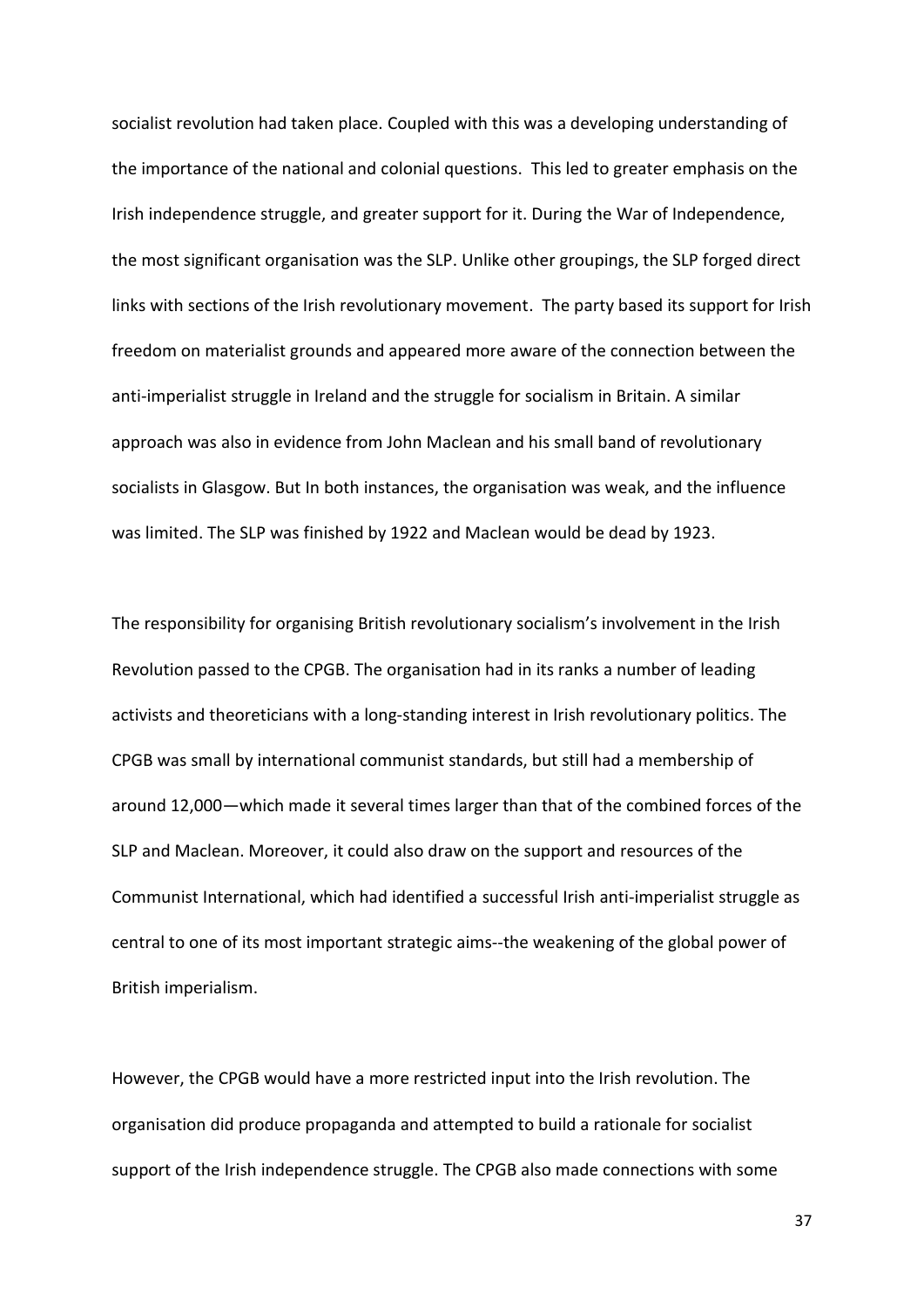Irish republican leaders and were treated with consideration by them, even if their communist prescriptions were gently ignored. On the other hand, the CPGB did not make any attempt to organise Hands off Ireland activity. Neither did it adopt a policy of agitating among British troops. As we have seen, there were isolated instances of British socialists taking part in such activity. But these tended to be individuals with no connection to the CPGB. If the British communist contribution to the Irish revolution was to be measured by the number of British communists gaoled for such activity, then the judgement would be a harsh one indeed.

The Russian connection was an undoubted source of strength to British and Irish communists, but also accentuated the problems between them. The ECCI expected the CPGB to exercise a fostering role over the CPI. The negative implications of such a relationship had been spelled out 50 years earlier by Engels. All too often, the CPGB acted with a paternalistic arrogance. There is no doubt that the Irish communists were weak and ineffective, but when it came to analysis of the political situation in Ireland, they were streets ahead of their British counterparts. The fact that the CPGB had to step into line with the CPI analysis of the Treaty is perhaps the best example of this. The British communists seemed unable to analyse the class basis of Irish republicanism, or the relationship between Irish republicanism and socialism, in any consistent, coherent fashion. But despite this, the CPGB continued in its attempts to dictate Irish policy. In 1923, this would reach the heights of instructing the Irish communists—12 of whom were either in prison or had been imprisoned-- the degree to which they should be involved in a republican struggle that had been all but destroyed by the Free State.

38